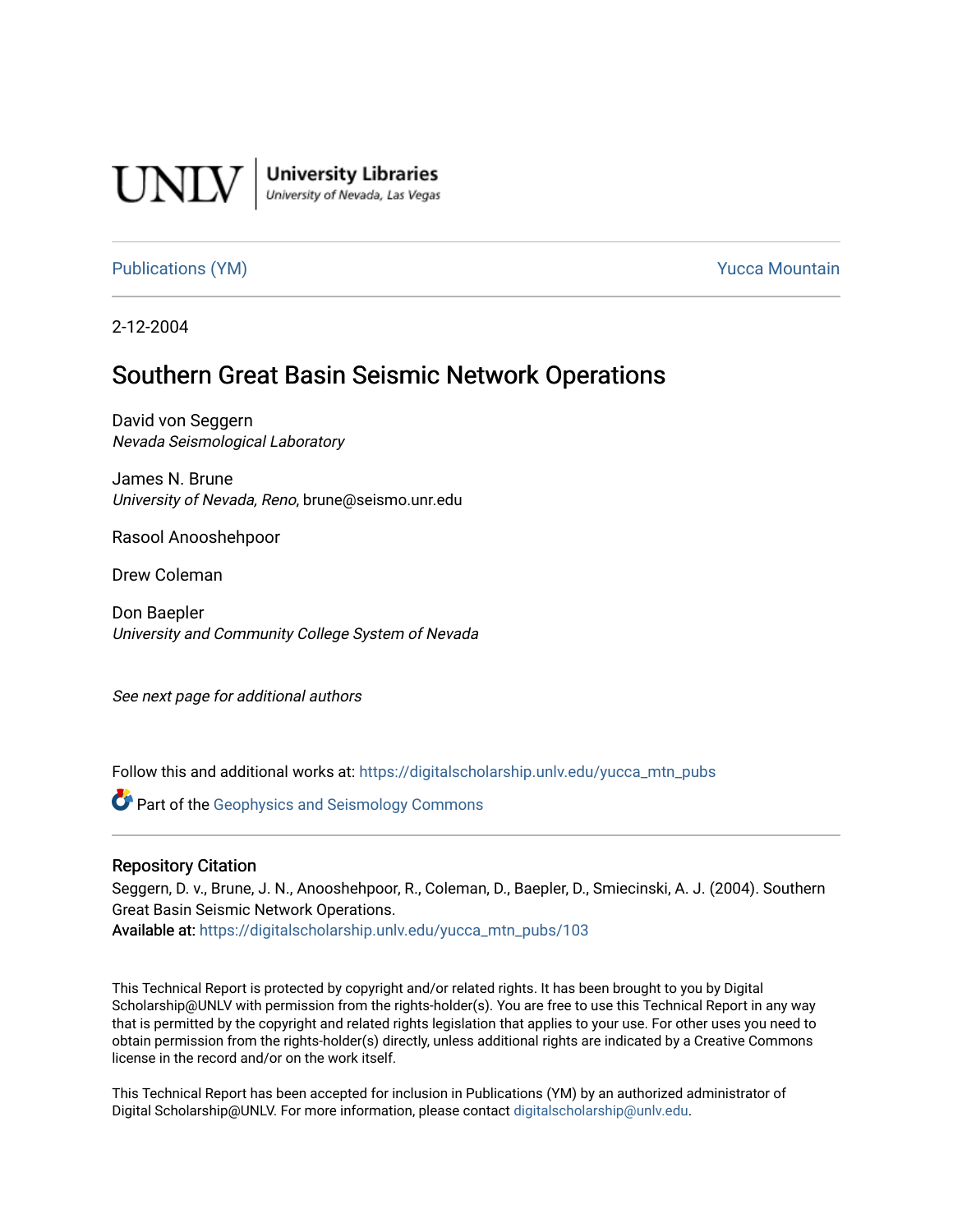#### Authors

David von Seggern, James N. Brune, Rasool Anooshehpoor, Drew Coleman, Don Baepler, and Amy J. Smiecinski

This technical report is available at Digital Scholarship@UNLV: [https://digitalscholarship.unlv.edu/yucca\\_mtn\\_pubs/](https://digitalscholarship.unlv.edu/yucca_mtn_pubs/103) [103](https://digitalscholarship.unlv.edu/yucca_mtn_pubs/103)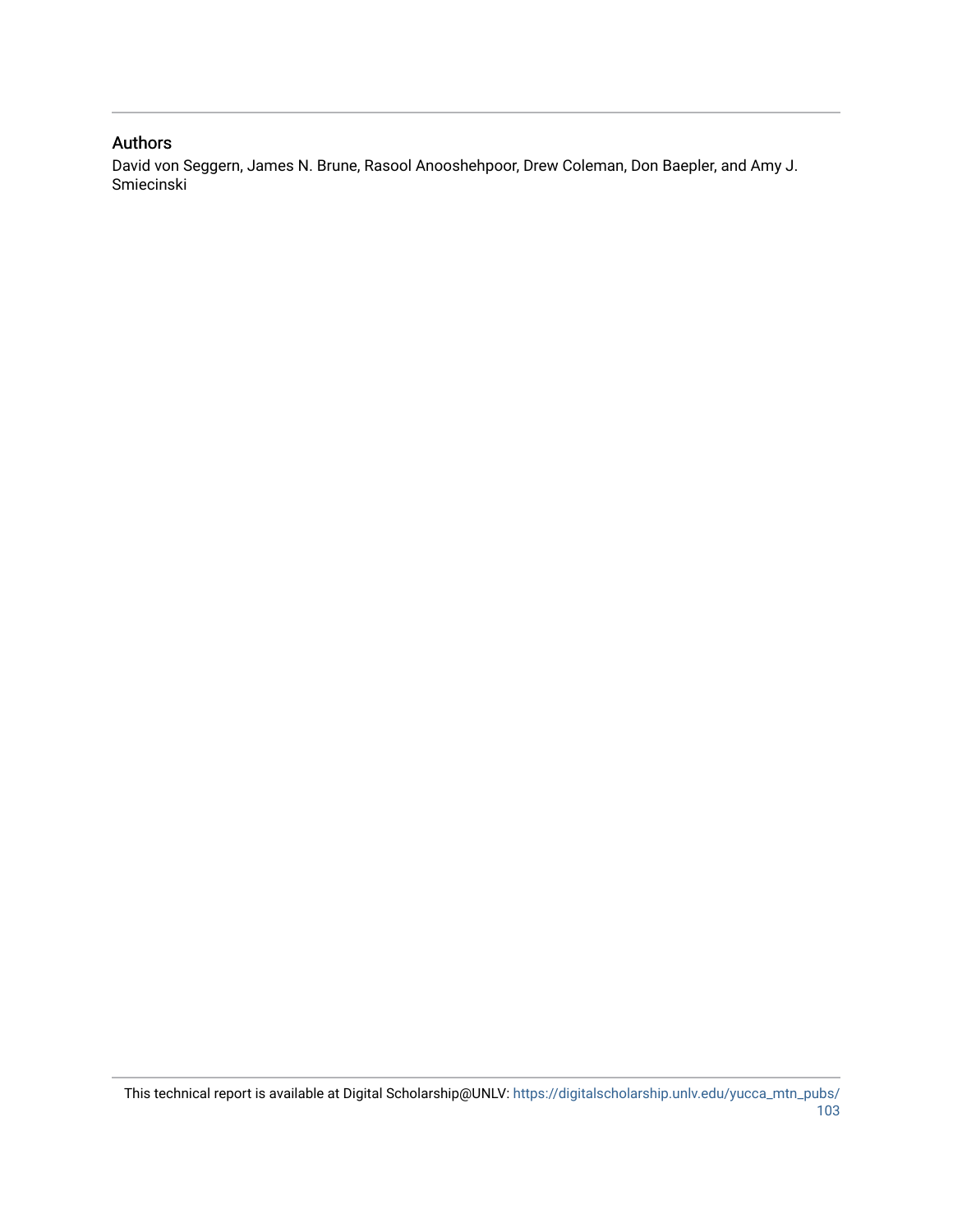

### **University and Community College System of Nevada (UCCSN) Scientific Investigation Plan (SIP)**

| Task Title:                         | <b>Southern Great Basin Seismic Network Operations</b> |                                                                                                                                                                              |
|-------------------------------------|--------------------------------------------------------|------------------------------------------------------------------------------------------------------------------------------------------------------------------------------|
| Task Number:                        | <b>ORD-FY04-006</b>                                    |                                                                                                                                                                              |
| Document Number:                    | <b>SIP-UNR-027</b>                                     |                                                                                                                                                                              |
| Revision:                           | $\bf{0}$                                               |                                                                                                                                                                              |
| <b>Effective Date:</b>              | $02/\sqrt{32/2004}$                                    |                                                                                                                                                                              |
| Author:                             | David von Seggern                                      |                                                                                                                                                                              |
| Approvals:                          |                                                        |                                                                                                                                                                              |
|                                     |                                                        | $\frac{1}{\sqrt{2\sqrt{6}}\sqrt{2}}$<br>Approval Date                                                                                                                        |
| James Brune, Principal Investigator |                                                        |                                                                                                                                                                              |
|                                     | Rasool Anooshehpoor, Technical Reviewer                | $\frac{1}{2}$ Approval Date                                                                                                                                                  |
|                                     |                                                        | $\frac{\partial}{\partial \rho}$ / $\frac{\partial}{\partial \rho}$ / $\frac{\partial}{\partial \rho}$ / $\frac{\partial}{\partial \rho}$ / $\frac{\partial}{\partial \rho}$ |
|                                     | Drew Coleman, DOE Technical Task Representative        |                                                                                                                                                                              |
|                                     |                                                        |                                                                                                                                                                              |
|                                     | Don Baepler, UCCSN Project Director                    | Approval Date                                                                                                                                                                |
|                                     |                                                        | $2 - 11 - 04$                                                                                                                                                                |
|                                     | Amy Smiccinski, UCCSN QA Manager                       | <b>Approval Date</b>                                                                                                                                                         |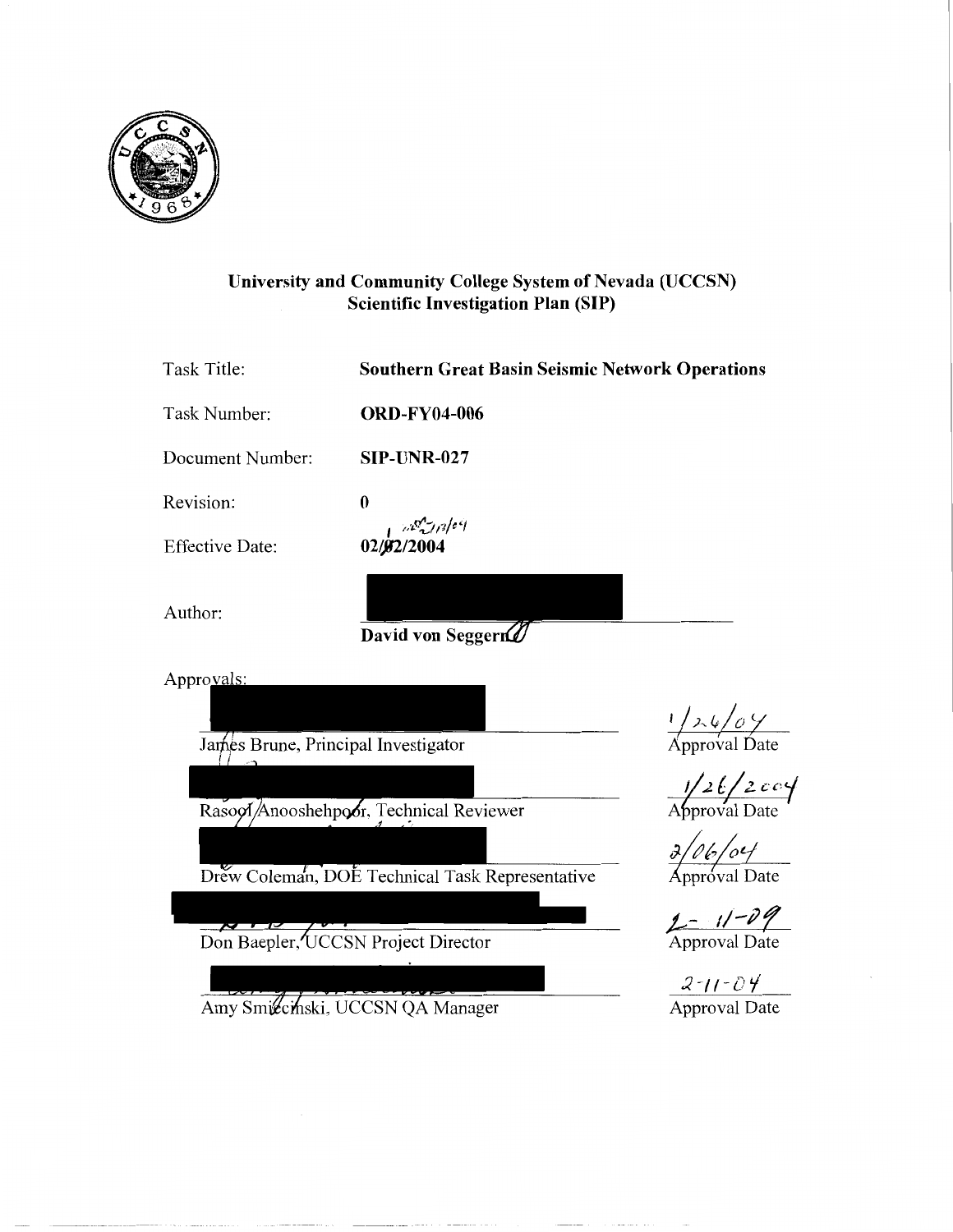### **REVISION HISTORY**

#### **Revision Number Effective Description and Reason for Change** 0 02/12/2004 Initial Issue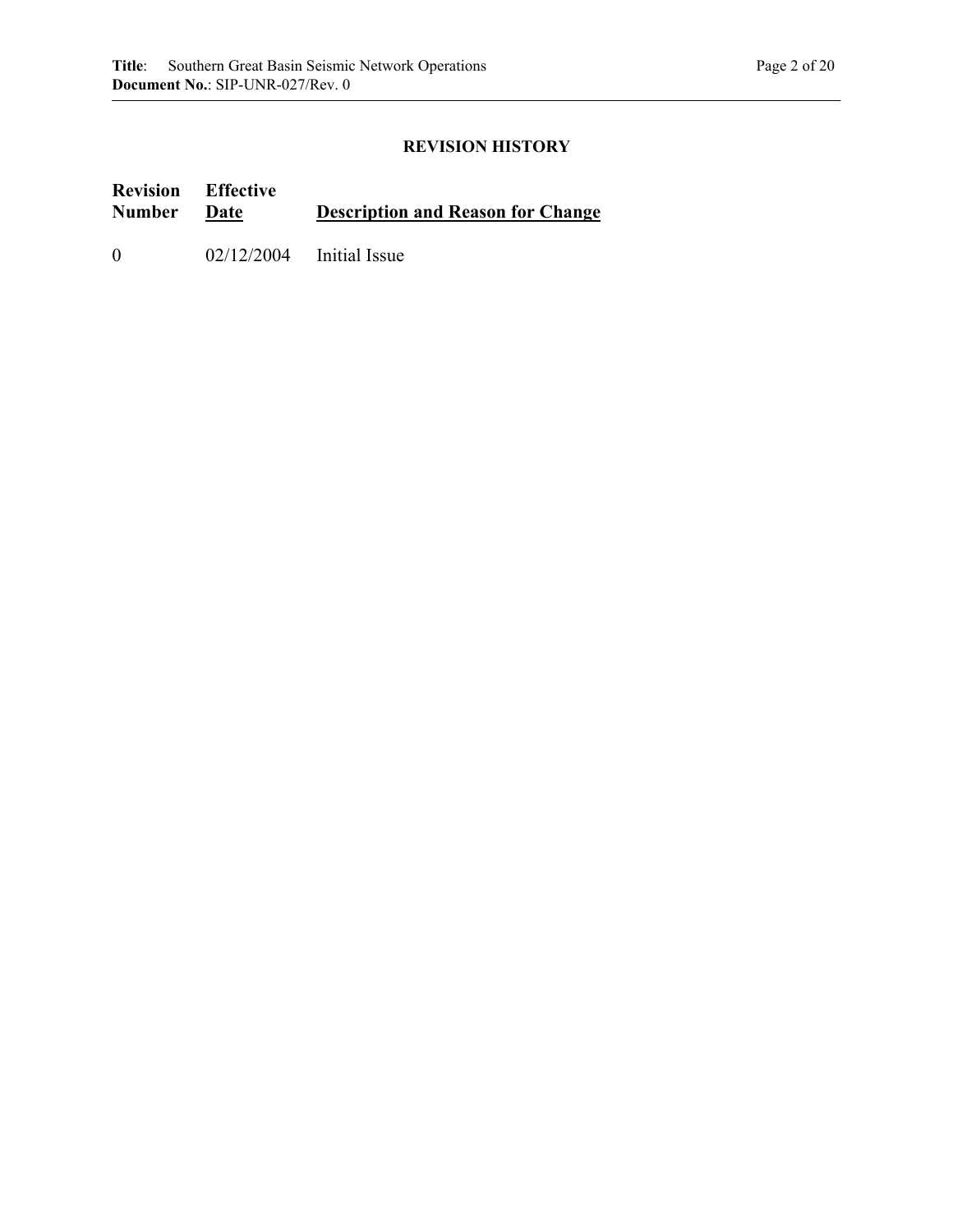### **Table of Contents**

### **1. INTRODUCTION**

- **2. SCOPE, OBJECTIVES, AND SUBTASKS**
- **3. METHODS AND APPROACH**
- **4. APPLICABLE STANDARDS AND CRITERIA**
- **5. IMPLEMENTING PROCEDURES/SCIENTIFIC NOTEBOOKS**
- **6. EQUIPMENT**
- **7. HOLD POINTS AND DECISION POINTS**
- **8. RECORDS, REPORTS, AND DELIVERABLES**
- **9. VERIFICATIONS AND REVIEWS**
- **10. COMPUTER SOFTWARE**
- **11. INTERFACES AMONG M&O, UCCSN, DOE, & NSL COMPONENTS**
- **12. ACCURACY, PRECISION, AND REPRESENTATIVENESS OF RESULTS**
- **13. PERSONNEL**
- **14. SCHEDULES**
- **15. REFERENCES**

**ATTACHMENT 1: White Paper on "Improve the Physical Understanding of the Parameter Kappa"**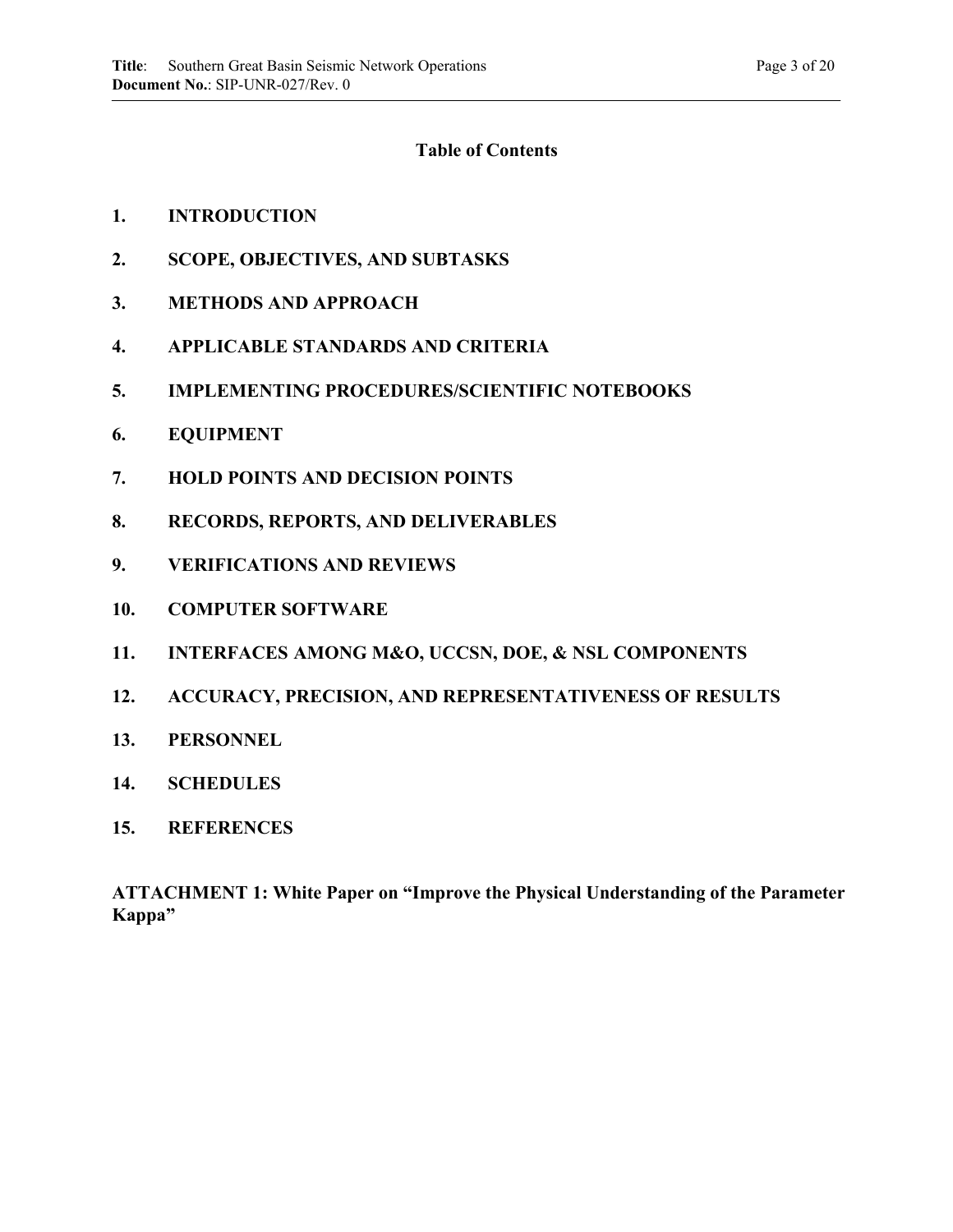# **1.0 Introduction**

QAP-3.0 (*Scientific Investigation Control*) of the University and Community College System of Nevada (UCCSN) Quality Assurance (QA) program requires that, prior to initiating work, a Scientific Investigation Plan (SIP) must be prepared and approved. This SIP is intended to cover the seismic monitoring task performed by the Nevada Seismological Laboratory (NSL). The purpose of this SIP is to describe the high-level planning for the overall task such that it can be referred to by individual scientific notebooks. Due to the continuation nature of this task, this SIP contains language that may be considered generic so that new subtasks can be initiated within an established framework without revision of this SIP. The work described in this SIP, except as noted, is subject to UCCSN QA program requirements.

The seismic monitoring task is an ongoing study that was initiated in the 1980's. NSL has performed the task since late 1992, first under USGS QA procedures and then under M&O QA procedures. This work transitioned to the UCCSN QA program on 11/01/99 under the first DOE/UCCSN Cooperative Agreement. This SIP applies to the second Cooperative Agreement, initiated on 10/01/2003. Work under this SIP is designed to provide confirmatory information supporting previously gathered information or to provide new information relevant to the DOE licensing application or to performance confirmation of the repository design.

# **2.0 Scope, Objectives, and Subtasks**

### 2.1 Scope

This SIP is applicable to current seismicity work specified in the DOE Cooperative Agreement grant. The work encompasses several aspects of seismological monitoring and analysis, including real-time earthquake monitoring, strong-motion data collection and analysis, seismic attenuation investigations, and characterization of earthquake source mechanics. The work scope is contained in the current cooperative agreement proposal sent by the NSL to the UCCSN administrators. Generic subtasks are itemized in section 2.3 below.

### 2.2 Objectives

The objectives of the work are to: 1) continuously monitor current seismicity with a high-quality seismic network and publish a yearly catalog of earthquakes for the vicinity of Yucca Mountain, 2) collect strong-motion seismic data in the vicinity of Yucca Mountain and report on its implications, and 3) record and analyze seismic signals for determining geologic structure, the nature of stress, and seismic properties relevant to repository performance.

### 2.3 Subtasks

Subtasks for the current work are described in "Description for the U. S. DOE/UCCSN Cooperative Agreement, Task ORD-FY04-006: Southern Great Basin Seismic Network Operations" and are summarized below: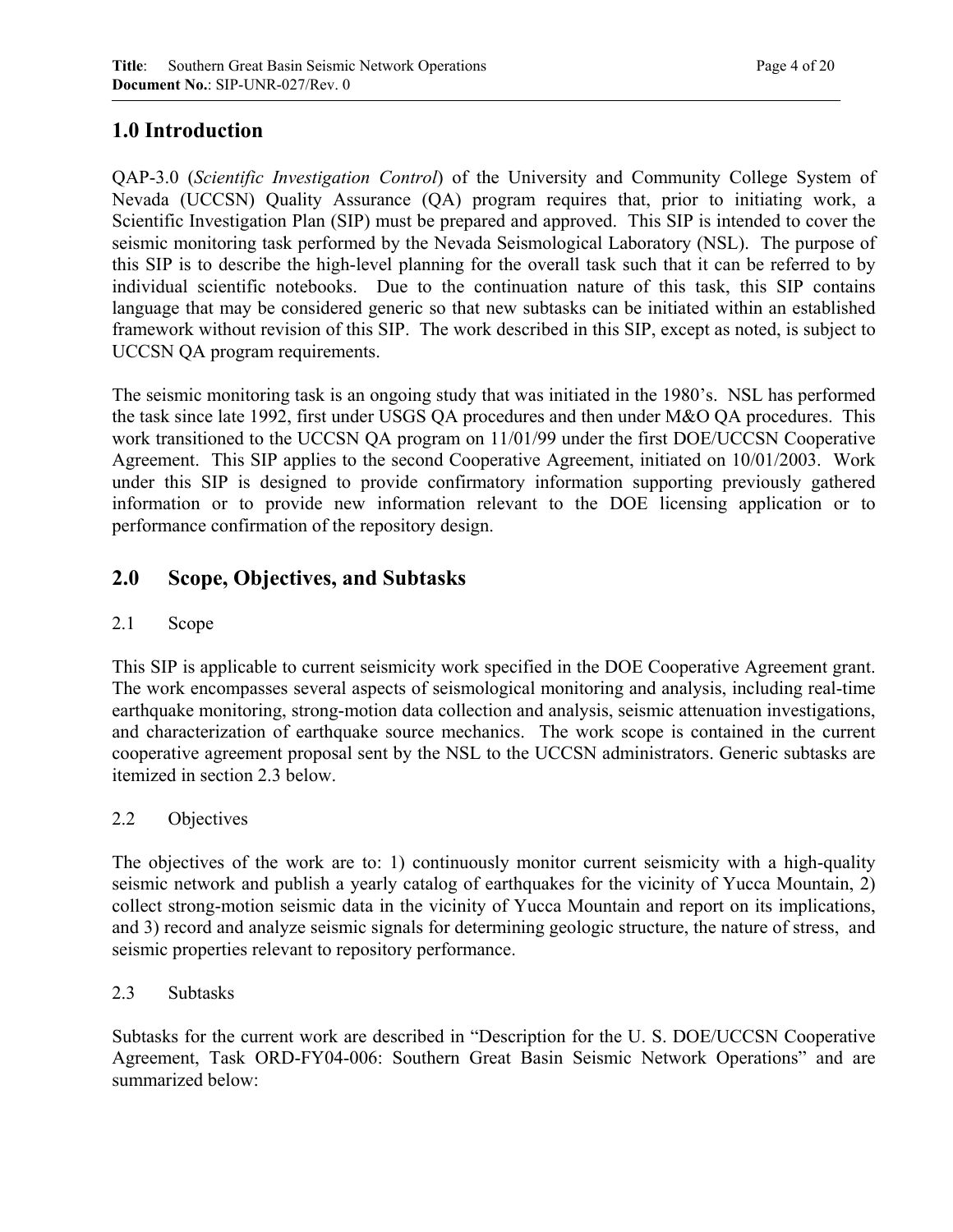- 1) Record and archive data from a permanent seismic network consisting of approximately 30 digital and 10 analog seismic stations and from a network of approximately 18 strong-motion sites.
- 2) Process seismic data obtained from the permanent network into a preliminary earthquake bulletin.
- 3) Maintain the seismic stations, the strong-motion stations, the telemetry network, and the computing lab.
- 4) Prepare and submit a seismicity report on a yearly basis.
- 5) Maintain and collect data from the nine accelerometers at three boreholes on the pad at the north portal of the ESF.
- 6) Submit a report on observations through 12/31/2003 made with the borehole accelerometers.
- 7) Complete a two-year study on kappa in the Yucca Mountain region and submit a final report, including microtremer velocity surveys for SGBDSN stations.
- 8) Implement a recording system at the well UZ-16 and collect data from the downhole accelerometers.
- 9) Prepare and submit high-quality papers to peer-reviewed journals on seismic data and interpretations in the YM region.
- 10) Perform a multiyear telemetry upgrade in order to take advantage of IP packet transmission for the entire YM seismic monitoring network.

All of the above are quality-affecting, except subtasks 9 and 10. This work, except for 9 and 10 is subject to UCCSN Quality Assurance (QA) program requirements. This SIP presents an independent confirmatory study supporting previously gathered information. Prior results were documented under Task 12 of the first Cooperative Agreement (1998-2003), under contract to the M&O (1995 to 1998), and under contract to the USGS (1992-1995).

### **3.0 Methods and Approach**

The approach in the data collection subtasks is to utilize calibrated seismic instruments and highresolution A/D systems to collect high-quality seismic data from digital sites and small number of non-calibrated seismic instruments to collect a lesser amount of data from a few older analog sites. These sites are all within approximately 50 km of Yucca Mountain. Data from nearly all of these sites will be telemetered continuously to the NSL for collection, processing, and archiving. It will be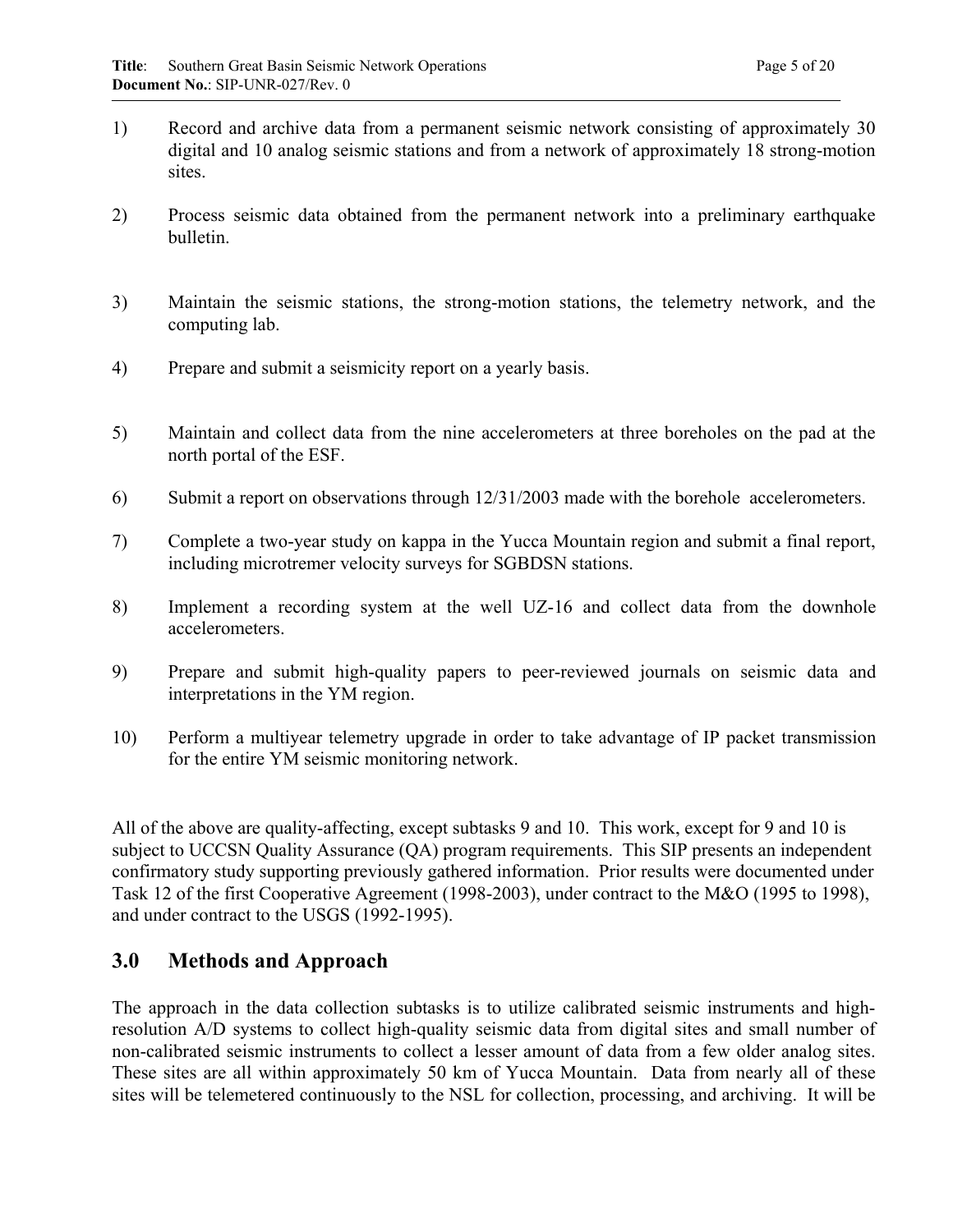used to develop a catalog of earthquakes within and near the SGBDSN and to determine focal mechanisms of earthquakes. Data from eight sites of the strong-motion network will be collected at irregular intervals and processed at the NSL. It will be used to complement estimates of seismic hazard to critical facilities at the repository. Permanent stations will be maintained according to approved Implementing Procedures (IP), as listed in section 5.0.

Subtask 7 involves active seismic sources, albeit small, to estimate shallow shear-wave velocity. For these surveys seismic signals will be recorded by arrays with instrument spacing appropriate for waves that sample the subsurface to depths of interest. Seismic sources and the general recording concept will be planned according to the results desired, with data collection details presented in a scientific notebook. Observed waves will be inverted for velocity and perhaps attenuation as a function of depth.Raw data will be collected with stand-alone portable recorders and with standard engineering refraction equipment. Absolute time will be provided by GPS clocks. Site-specific requirements for recorder configuration and performance checks will be described in the scientific notebook**.** Reduction of data collected for defining earth properties, and possibly source characteristics, will be documented in scientific notebooks.

Whether acquired by permanent or portable equipment, processing of data will be done with acquired and developed seismological software (see Section 10.0); usage is described in implementing procedures and scientific notebooks. Raw and certain processed data will be submitted to the RPC. Developed data will be prepared for submission to the Technical Data Management System, as specified in the implementing procedures. Technical reports, as prescribed in annual funding workscopes, will be prepared and submitted according to QA procedures.

The investigation on kappa and stress-drop will involve the data developed from the permanent monitoring network and from portable experiments conducted by NSL personnel over the previous years. It will also involve data from the ANZA monitoring network in California as a means of comparison, and possibly from international strong-motion networks. External datasets will be qualified or accepted in accordance with the applicable QA procedures. Software required to analyze the data will be qualified as needed. An effort integral to this investigation is the assessment of the shallow velocity structure at sites of both the Yucca Mountain seismic monitoring network and the ANZA network. This assessment will be done by microtremor seismic surveys. Software for analysis of the data from the surveys will be qualified by QA procedures. A final report will be prepared and submitted in FY04. A "white paper" prepared by John Anderson is attached to this SIP; this describes in detail the questions to be addressed, the data to be used, and the methods of analysis. An interim technical report was prepared in FY03 to describe the scientific results obtained by 06/30/2003.

The UZ-16 well will be outfitted with a 64-channel A/D data collection system to collect real-time seismic data from sensors already in the well at a sample rate of 500 sps. The development of this system will be documented in a scientific notebook. Developed software will be qualified by QA procedures in order that the collected data is Q. Preliminary observations and results for FY04 will be documented in the scientific notebook. Q data for significant events will be segregated for later study.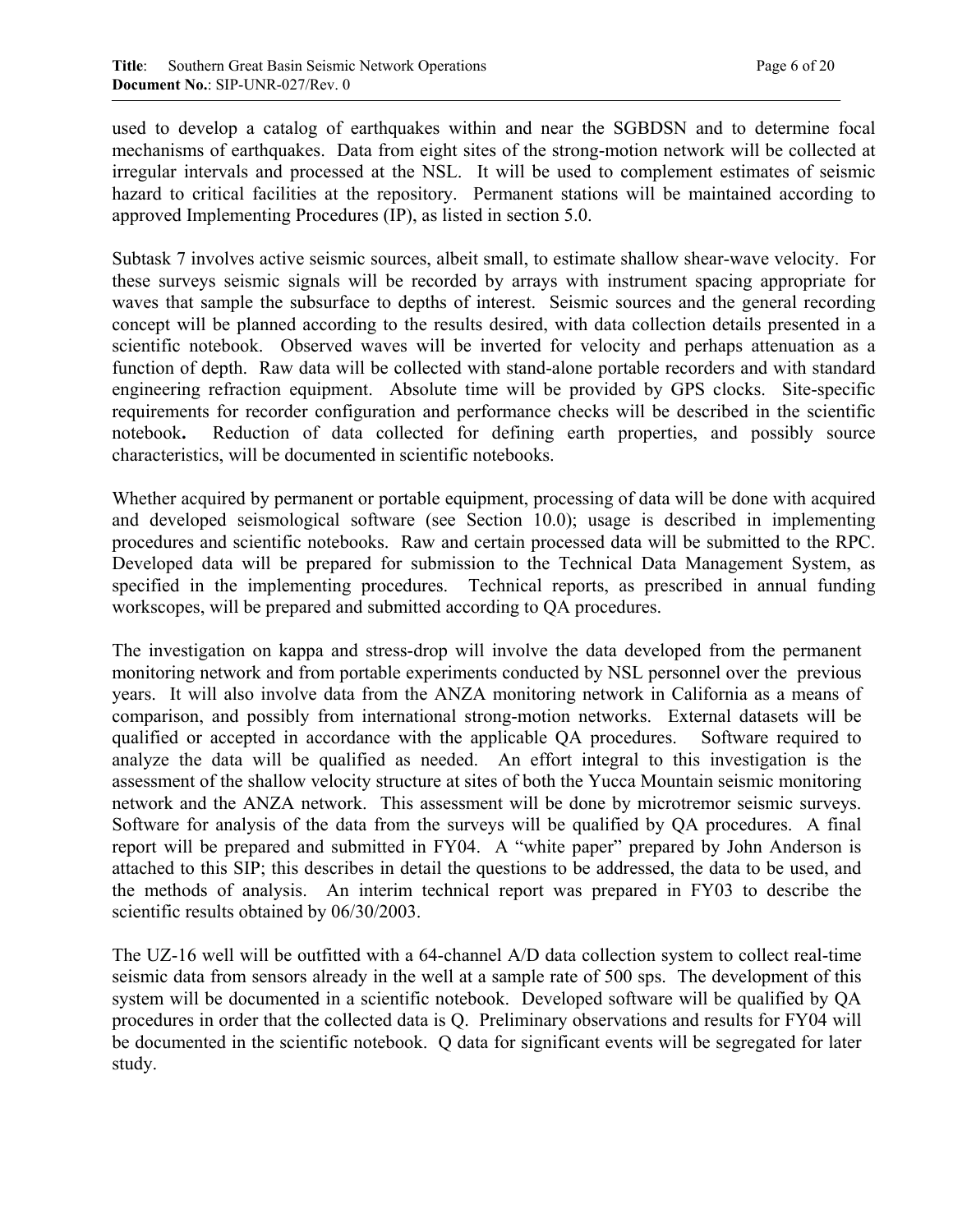# **4.0 Applicable Standards and Criteria**

There are no applicable standards or criteria for this task. All work will be conducted or supervised by professional seismologists, but there are no specific job skills required beyond those stated in the position descriptions filed with the UCCSN Training Coordinator.

# **5.0 Implementing Procedures/Scientific Notebooks**

UCCSN Quality Assurance procedures (QAP) applicable to this SIP are listed in the references (Section 15.0). One or more of these procedures applies to the subtasks listed below, as appropriate. If a listed QAP is superseded by a new procedure issued during the course of the work described in this work plan, applicable work scope will be conducted in accordance with the new procedure.

Implementing procedures and scientific notebooks that are applicable to specific subtasks for NSL seismic monitoring are listed below.

### **1) Collect, Archive Raw Seismic Data from Permanent Network**

IPR-001: *Operation of the Yucca Mountain Digital Seismic Network* IPR-004: *Operation of the Yucca Mountain Strong Motion Network* SN #UCCSN-UNR-053, "Seismic Monitoring Network Operations"

### **2) Process Seismic Data into Preliminary Earthquake Bulletin**

IPR-001: *Operation of the Yucca Mountain Digital Seismic Network* SN #UCCSN-UNR-053 -- same as for subtask 1

### **3) Operate and Maintain Seismic Stations and Telemetry Network**

IPR-001: *Operation of the Yucca Mountain Digital Seismic Network*  SN #UCCSN-UNR-053 -- same as for subtask 1

### **4) Prepare and Submit Seismicity Report**

IPR-002: *Determining the Location of Earthquakes Recorded by the Yucca Mountain Seismic Network* IPR-003: *Determining the Magnitude of Earthquakes Recorded by the Yucca Mountain Seismic Network*

### **6) Prepare and Submit a Report on Borehole Operations**

IPR-021: *Installation, Operation, and Maintenance of the Yucca Mountain Borehole Strong Motion Network*  SN #UCCSN-UNR-056, "Borehole Accelerometer Network Operations"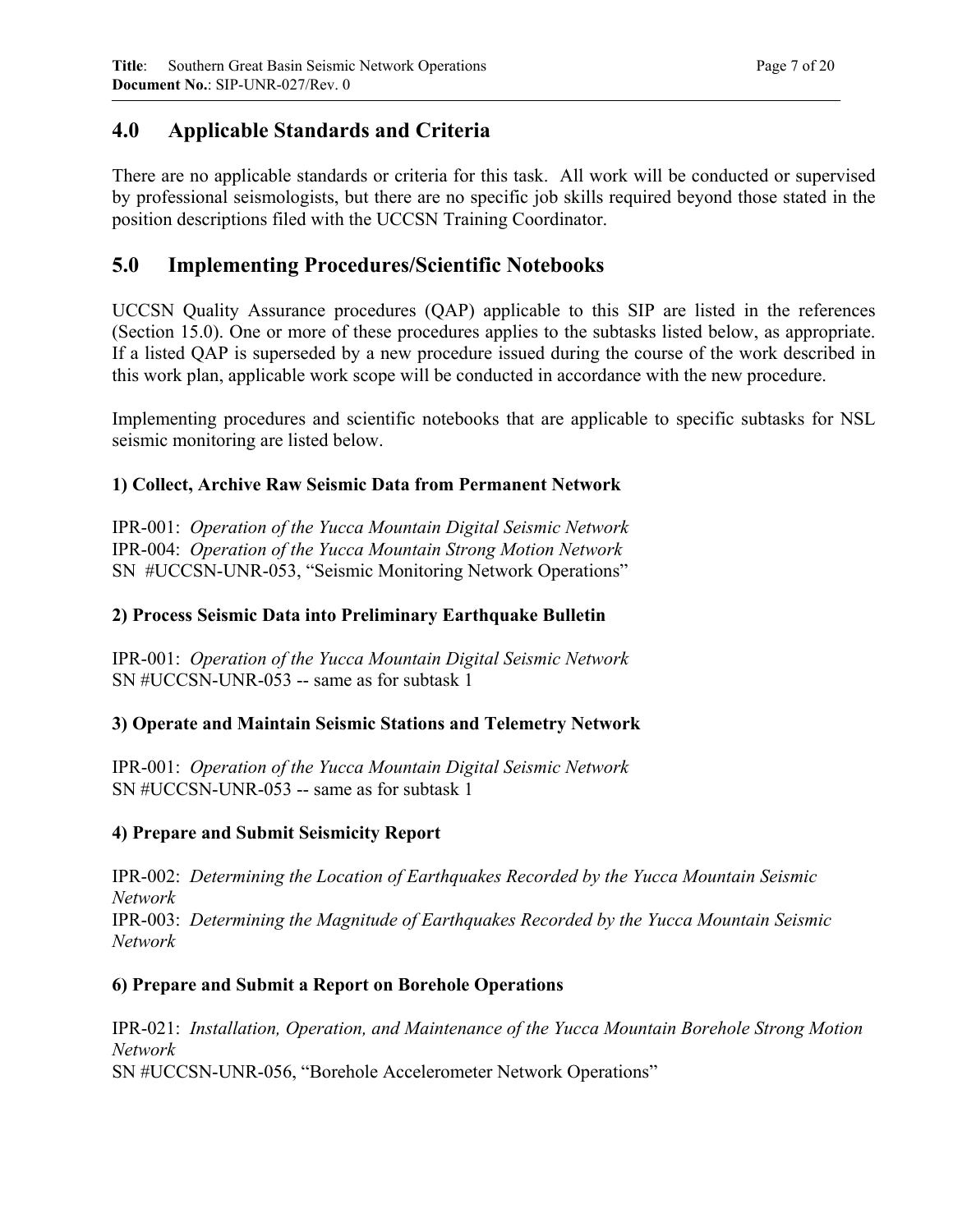### **7) Complete and Submit the Final kappa Report**

IPR-024: *Procedure for the Deployment of 'Texan' Seismic Microtremor Arrays* SN #UCCSN-UNR-024

### **8) Implement Seismic Data Recording at UZ-16**

SN #UCCSN-UNR-064, "Borehole UZ-16"

### **9) Prepare and Submit Papers to Peer-Reviewed Journals**

non-QA

**10) Upgrade Telemetry** 

non-QA

### **6.0 Equipment**

Field equipment consists of:

- \* seismometers manufactured by Refraction Technology, Geotech Instruments, Guralp Instruments, Mark Products, Kinemetrics, and Nanometrics. The seismometers and accelerometers are checked for performance according to IPR-001, IPR-004, IPR-021, and IPR-024 and do not require calibration by a supplier.
- \* digital acquisition units manufactured by Refraction Technology, Quanterra, and Nanometrics. These units are controlled though IPR-001, IPR-004, IPR-021, and IPR-024 and do not require calibration by a supplier.
- \* GPS (Global Positioning System) units. The GPS does not require calibration. Operation is governed by IPR-001.
- \* digital multimeters. These meters were initially calibrated by a QSL (Quality Supplier List) supplier according to IPR-001 under the first Cooperative Agreement. Accuracy is to be within at least 1%. Thereafter, they are checked for accuracy according to IPR-001 and recalibrated only if the check indicates they are out-of-tolerance.

Problems that would impact usage of submitted data will be documented in accordance with UCCSN QAP-16.0 (*Nonconformance Reports and Trending*)*.*

Laboratory equipment consists of telemetry equipment, computers, and standard peripherals. None of this laboratory equipment requires calibration.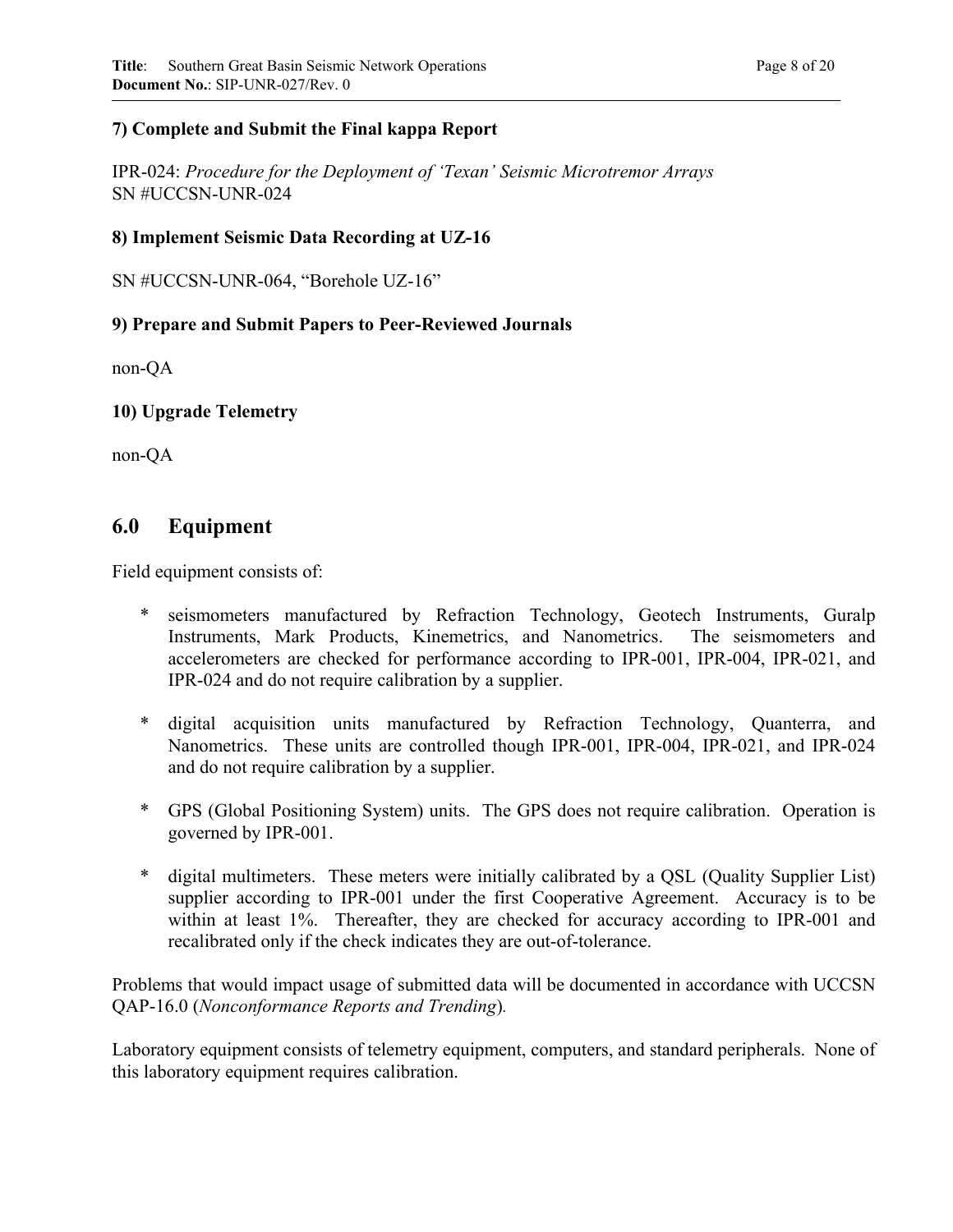# **7.0 Hold Points and Decision Points**

There are no particular hold points or decision points in this task.

### **8.0 Records, Reports, and Deliverables**

Data recorded by the permanent seismic network, the strong-motion network, and portable deployments are submitted to the OCRWM Records Processing Center (RPC), or to HRC for submittal to RPC, along with supporting records, as specified in this task's IPR's according to QAP-17.0. These records are specifically:

- \* Raw seismic data recorded as electronic data
- \* Digital Site Maintenance and System Check forms
- \* System Check Analysis Report forms
- \* Query language documentation not included in a Scientific Notebook
- \* Polarity check results
- \* Timing check results
- \* Multimeter calibration results
- \* Station phase list

- \* Daily event sheets
- \* Station magnitude list
- \* Earthquake records or other significant seismic records from the strong motion network
- \* Borehole accelerometer Site Maintenance and System Check forms
- \* Borehole accelerometer System Check Analysis Report forms

An annual report will be written describing the previous fiscal year's seismicity and its implications for seismic hazard at Yucca Mountain (see details below); this report will be prepared according to QAP-3.4 (*Technical Reports*) and delivered by September 30, 2004. The catalog of earthquakes developed within the report will be sent to UCCSN staff for submission to the TDMS. Scientific notebooks used in this work plan are governed by UCCSN QAP-3.0 (*Scientific Investigation Control*). Submittal of the notebooks, report, and data constitutes evidence of the work performed.

A final technical QA report on kappa and stress drops will be prepared and submitted according to QAP-3.4 (*Technical Reports*) by September 30, 2004. Data used in this report, as well as developed data for kappa and stress drops, and not previously submitted to the TDMS, will be qualified and submitted.

A QA report on preliminary findings at the array of borehole accelerometers on the ESF pad will be prepared and submitted according to QAP-3.4 (*Technical Reports*) by September 30, 2004 also. This report will cover basic observations made in year 2003 since the operation of the array began. Seismograms used in the report will be submitted to UCCSN staff for submission to the TDMS.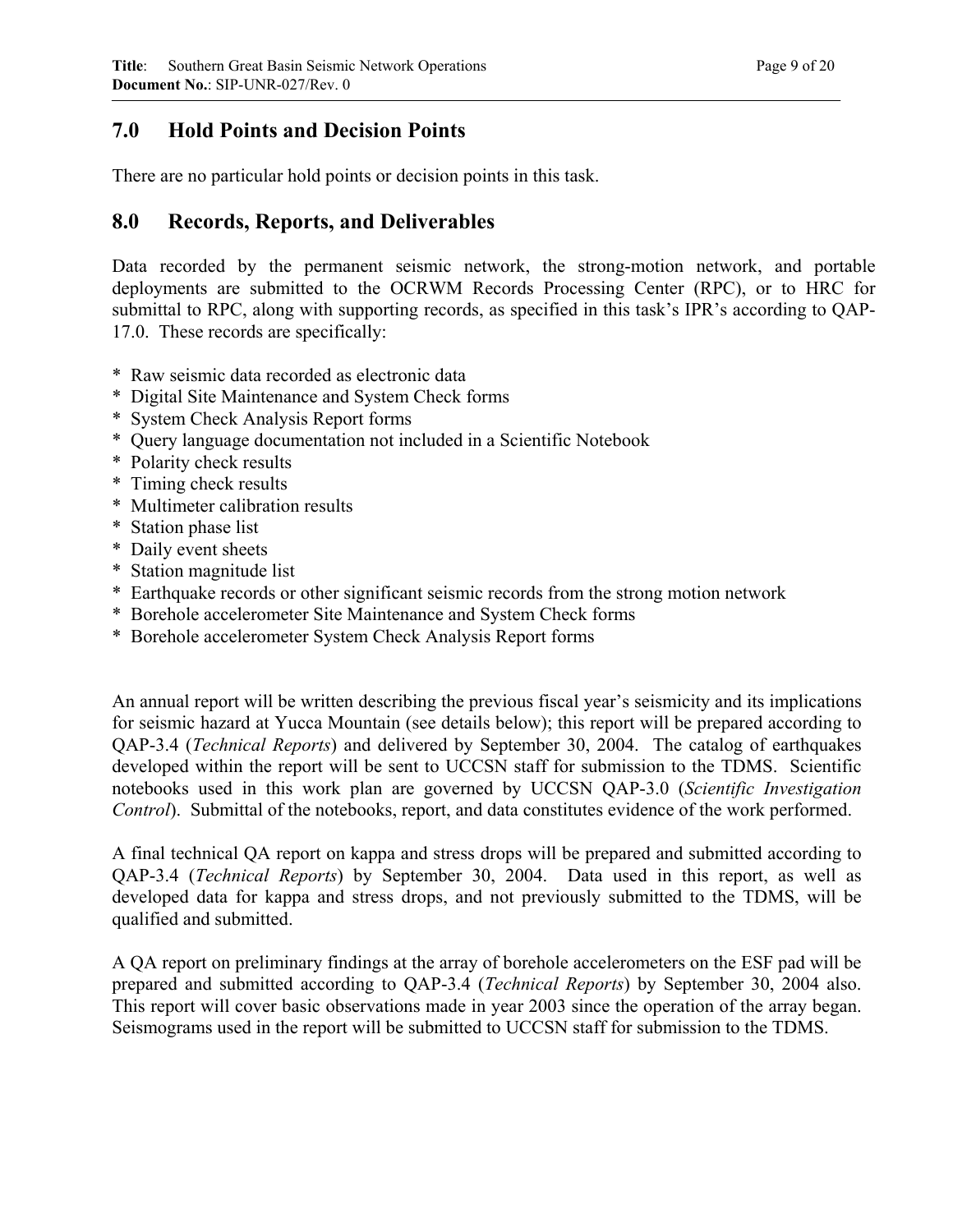Informational memoranda on specific earthquakes or other seismic events will be generated and submitted to the DOE Technical Task Manager as deemed necessary or as requested. Copies will be provided to the UCCSN.

Quarterly administrative reports will be submitted to the appropriate UCCSN coordinator. These reports will describe progress, plans, and problems in the effort on the project.

### **8.1 Deliverable Description**

The format of the seismicity report will be generally consistent with formats adopted for previous yearly reports, which are characteristic of scientific investigation reports. The technical content of the seismicity report will include, but not be limited to, the following topics:

• A section on the regional characterization of seismic events (earthquakes and manmade sources) that were detected and located by the network. This section will include maps showing the location of events scaled according to magnitude. A discussion of these events should include any observed spatial and temporal patterns. A discussion of the accuracy of location for events within, on the fringe of, and outside the network should also be included. Focal mechanisms will be computed for larger events and discussed in terms of the regional tectonic framework.

• A section on seismic events within the Yucca Mountain site area (i.e., within  $\sim$ 10 km). Earthquakes within the Yucca Mountain block and nearby vicinity will be discussed separately. This section will also include a discussion on the possible relationship of the earthquakes (within the uncertainty of the locations) to major faults.

• A section on results from the strong motion network. Recordings of significant events at the surface strong-motion stations including Alcove 5 of the ESF and at the borehole accelerometers will be included in this section. Estimates of maximum acceleration and epicentral distances will be tabulated.

The borehole accelerometer report will describe the installation and recording setup. Background noise levels will be discussed. The report will present and analyze recordings made on the accelerometers through 12/31/2003. Analysis will include absolute amplitude in PGA and PGV, spectral amplitudes, and spectral ratios of surface and downhole accelerometers. Comparison of results to predictions of PSHA will be presented.

The final kappa report will present best estimates of station kappa values for all of the stations in the SGBDSN. It will define the uncertainty bands for the estimates, and all conclusions will be presented in the context of the uncertainties. Stress drops will be estimated as a by-product of the kappa estimation; these will be presented and discussed in the general context of stress levels in the vicinity of Yucca Mountain.

### **8.2 Deliverable Acceptance Criteria**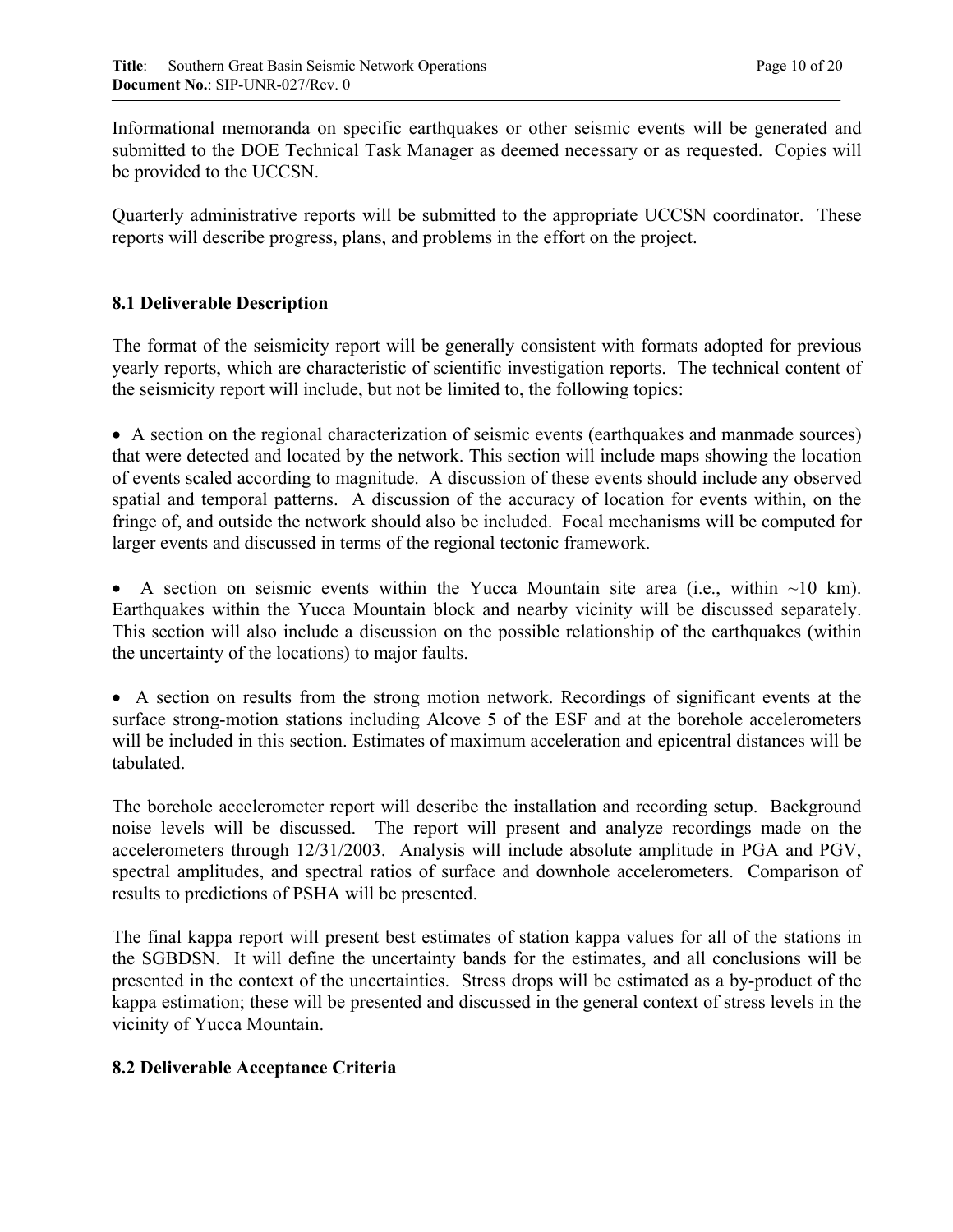The event location data compiled for the seismicity report will be submitted to the UCCSN Technical Database Archive (TDA). These data will include: date, origin time, location coordinates, focal depth, magnitude, and error estimates of the locations for each event. The kappa estimates and stress-drop estimates will be submitted to the TDA also. The seismicity, borehole accelerometer, and kappa reports will be considered complete following a review according to QAP-3.4 and acceptance by the reviewers.

## **9.0 Verifications and Reviews**

Reviews of the recorded data from the permanent telemetered network will be performed on a daily basis to ensure that all recording systems are performing properly. Specific system checks and other data quality checks are described in IPR-001.

Scientific notebooks started under this task will be reviewed at the end of the subtask, or earlier as needed. The seismicity report(s) and other technical reports developed under this task will be technically reviewed according to QAP-3.4 prior to submission.

# **10.0 Computer Software**

The following computer programs are used in this task and controlled in software configuration according to QAP-3.2 (*Software Management*)*.*

| program name       | version | <b>STN</b> | purpose                                  | computer      |
|--------------------|---------|------------|------------------------------------------|---------------|
| <b>CALIB</b>       |         | 1.1        | analyze system check pulses<br>10073     | Sun O/S       |
| 2.8                |         |            |                                          |               |
| <b>HYPOINVERSE</b> | 1.0     | 10080      | determine location of earthquakes        | Sun $O/S$ 2.8 |
| <b>MLCALC</b>      | 2.0     | 10081      | determine magnitude of earthquakes       | Sun $O/S$ 2.8 |
| <b>FPFIT</b>       | 1.0     | 10083      | determine focal mechanism of earthquakes | Sun $O/S$ 2.8 |
| <b>SAC</b>         | 00.46   | 10085      | process and analyze seismograms          | Sun $O/S$ 2.8 |
| DBLOC2             | 4.3     | 10638      | determine preliminary event locations    | Sun $O/S$ 2.8 |
| <b>DBPICK</b>      | 4.3     | 10639      | determine phase arrival times            | Sun $O/S$ 2.8 |
| ARC2DB             | 1.0     | 10727      | determine preliminary event locations    | Sun $O/S$ 2.8 |
| <b>DB2PHS</b>      | 1.0     | 10637      | convert phase records to HYPOINVERSE     | Sun $O/S$ 2.8 |
| <b>TERRA2SAC</b>   | 2.0     | 10642      | convert TerraTech recordings             | Sun O/S 2.8   |
| <b>REF2ORB</b>     | 1.6     | 10640      | transfer seismic data to processing      | Sun $O/S$ 2.8 |
| <b>O3302ORB</b>    | 4.5     | $004*$     | transfer seismic data to processing      | Sun $O/S$ 2.8 |

\*UCCSN tracking number – all others are for the SCM (Software Configuration Management) of DOE

The programs in the above table will process seismic data that is expected to be developed and submitted as product deliverables in the performance of this work. The following programs, also used in the seismic analyses, have been documented in Scientific Notebook M&O UNR-002-V1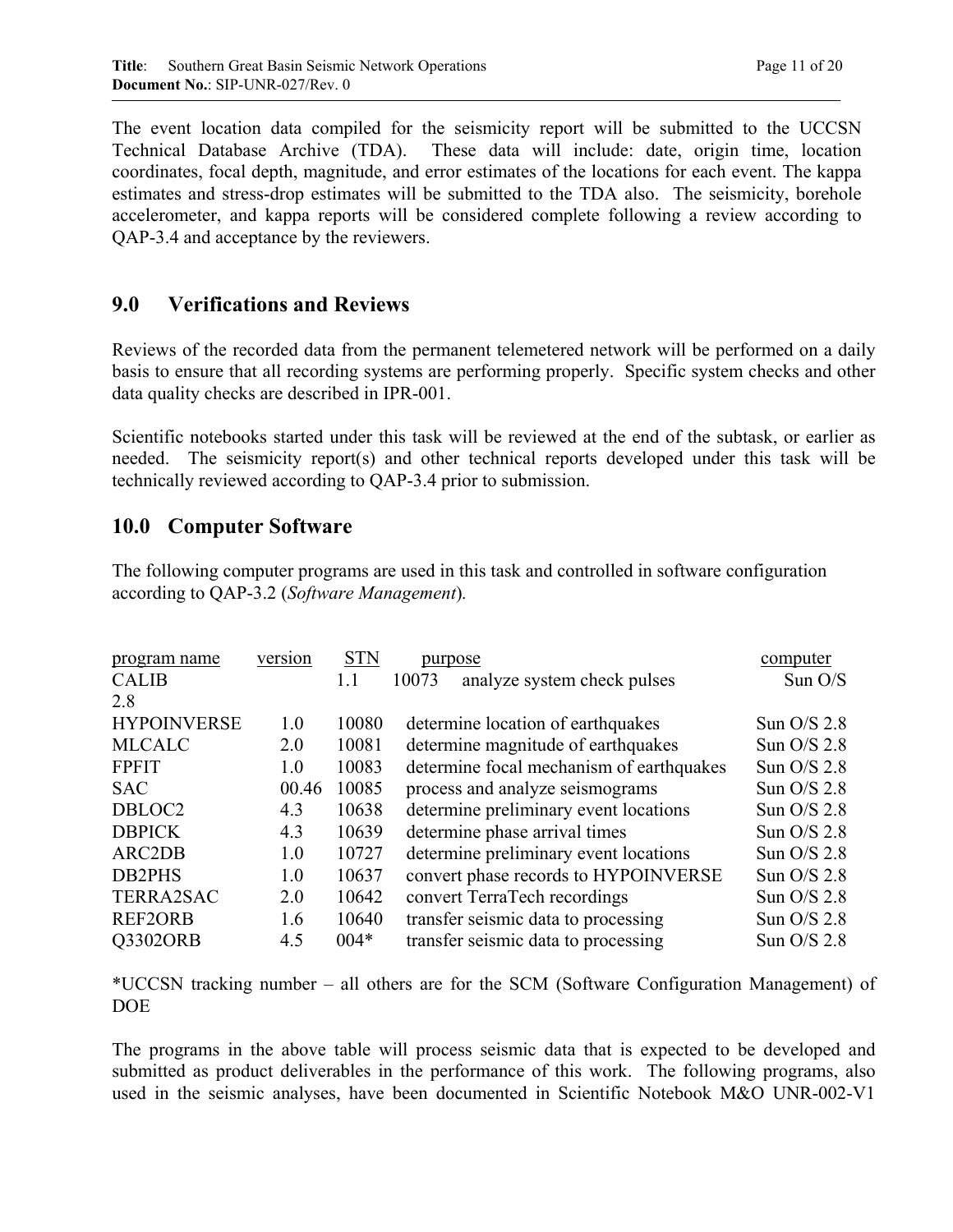("Hardware and Software Maintenance and Development for the SGBDSN"); their results are checked by simple graphical displays:

1) REF2SEGY, Version 1.9 (program to convert from RefTek to SEGY seismic data format) 2) SEGY2SAC, Version 1.9 (program to convert from SEGY to SAC seismic data format)

The following program is industry standard software in the SCM:

MATLAB, Version 5.1 (program to do numerical computations, filtering, and plotting)

Several of the above programs, namely DBLOC2, DBPICK, and Q3302ORB, will need to be requalified when Antelope version 4.6 is delivered in early 2004.

### **11.0 Interfaces Among M&O, UCCSN, DOE, and NSL Components**

Field work for this work plan is conducted within approximately 50 km of Yucca Mountain, at Yucca Mountain, and within the ESF. This work is governed by current revisions of two M&O Field Work Packages: 1) FWP-SB-97-007: *Seismic Monitoring* and 2) FWP-ESF-96-005: *Seismic Monitoring in the Exploratory Studies Facility*. These packages address the safety, health, and environmental controls for the work. The field work in this work plan is monitored by the M&O Test Coordination Office (TCO) within the "Ranch" area near Yucca Mountain. Permits for field sites within this area are secured from the Assistant Manager for Environmental, Safety, and Health, YMSCO. Permits for work on the NTS, Nellis AFB, or land managed by BLM or the USFS are obtained from the appropriate offices. The UCCSN Training Coordinator provides indoctrination and training, as specified by the PI, and tracks the status of personnel training. All quality-affecting equipment procurements and any subcontracts involving QA work are made through UNR purchasing, with approval of the UCCSN Quality Assurance Manager and in accordance with QAP-7.0 (*Control of Quality-Affecting Procurement and Receipt*) and the Cooperative Agreement. The results will contribute to seismic design input, through the Probabilistic Seismic Hazard Assessment, for the seismic engineering of surface and subsurface facilities by the Surface Facilities Operations and Engineered Barrier Systems Operations groups. They will also be included in the site characterization section of the License Application. They are also relevant to Performance Confirmation investigations. All work planned or performed and all Q procurements are subject to review and/or verification by the UCCSN QA Manager and the DOE Office of Quality Assurance.

### **12.0 Accuracy, Precision, and Representativeness of Results**

The accuracy of collected data are ensured with periodic checks as specified in IPR-001, IPR-004, and IPR-021 and documented with records submitted to the RPC. Accuracy and precision of developed data (locations and magnitudes of earthquakes) are controlled by procedures IPR-002 and IPR-003 and will be discussed in the annual seismicity report. It is well known in seismology that neither locations nor magnitudes of seismic events are determined with high accuracy or precision. Use of a dense network of stations such as the SGBDSN, of calibrated amplitude data, and of programs that are in software configuration ensures that these characteristics are being determined nearly as well as possible. Locations and magnitudes of larger earthquakes can be compared to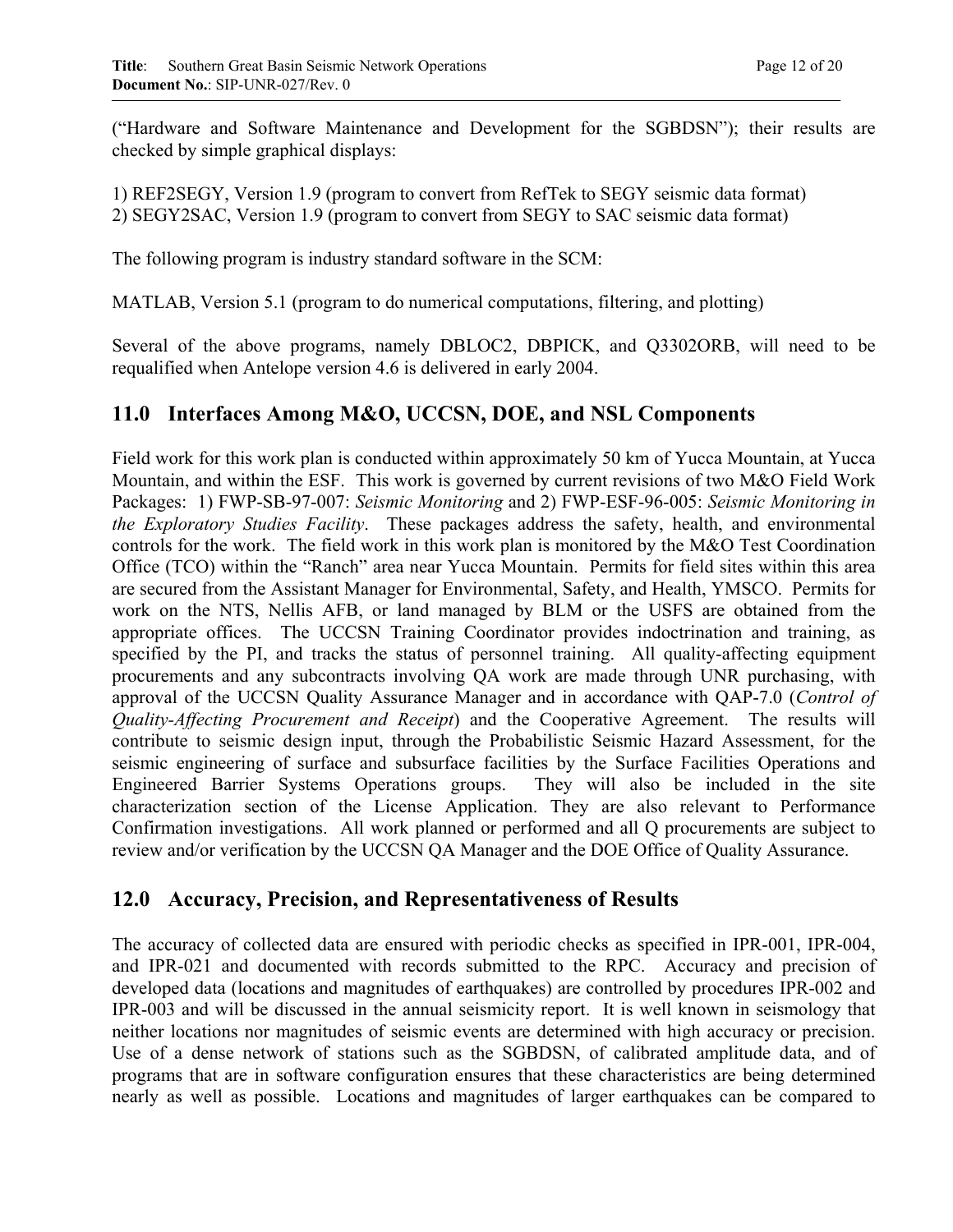catalog entries from other sources such as the NEIC (National Earthquake Information Center). Representativeness of results is indicated by the low detection threshold of the seismic network (near magnitude 0) and by comparison with previous years of instrumental monitoring. Given the vagaries of seismic activity within the earth, only a sample of that activity obtained over a very long period of time can well approximate the mean behavior. One of the main purposes of this monitoring task is to increase that sample length.

For active-source experiments, requirements for accuracy of recorder timing, instrument location, and amplitude-frequency response are specific to the experiment. Technical motivation and implementation methods to ensure the required accuracy will be described in the scientific notebook. Data reduction in general follows that for seismic network data. Emerging analysis issues regarding accuracy, precision, and representativeness will be documented in the scientific notebook.

# **13.0 Personnel**

The following personnel are involved with the subtasks described in Sections 2.3 and 5.0 and may make entries in the appropriate scientific notebooks:

| <b>Name</b>         |
|---------------------|
| James Brune         |
| John Anderson       |
| John Louie          |
| Frank Vernon (UCSD) |
| David von Seggern   |
| Ken Smith           |
| Glenn Biasi         |
| Rasool Anooshehpoor |
| Deborah Kilb (UCSD) |
|                     |

Note that two positions are held by UCSD (U. California at San Diego) personnel. These personnel will be treated as UNR augmented faculty for QA purposes.

### **14.0 Schedules**

Schedules will be as presented in approved annual proposals for funding.

### **15.0 References**

QAP-1.0, *Organization*  QAP-2.0, *Quality Assurance Program -- Preparation, Approval, and Revision of Procedures* QAP-2.1, *Qualification, Indoctrination and Training of Personnel* QAP-3.0, *Scientific Investigation Control* QAP-3.1, *Control of Electronic Data* QAP-3.2, *Software Management* QAP-3.4, *Technical Reports*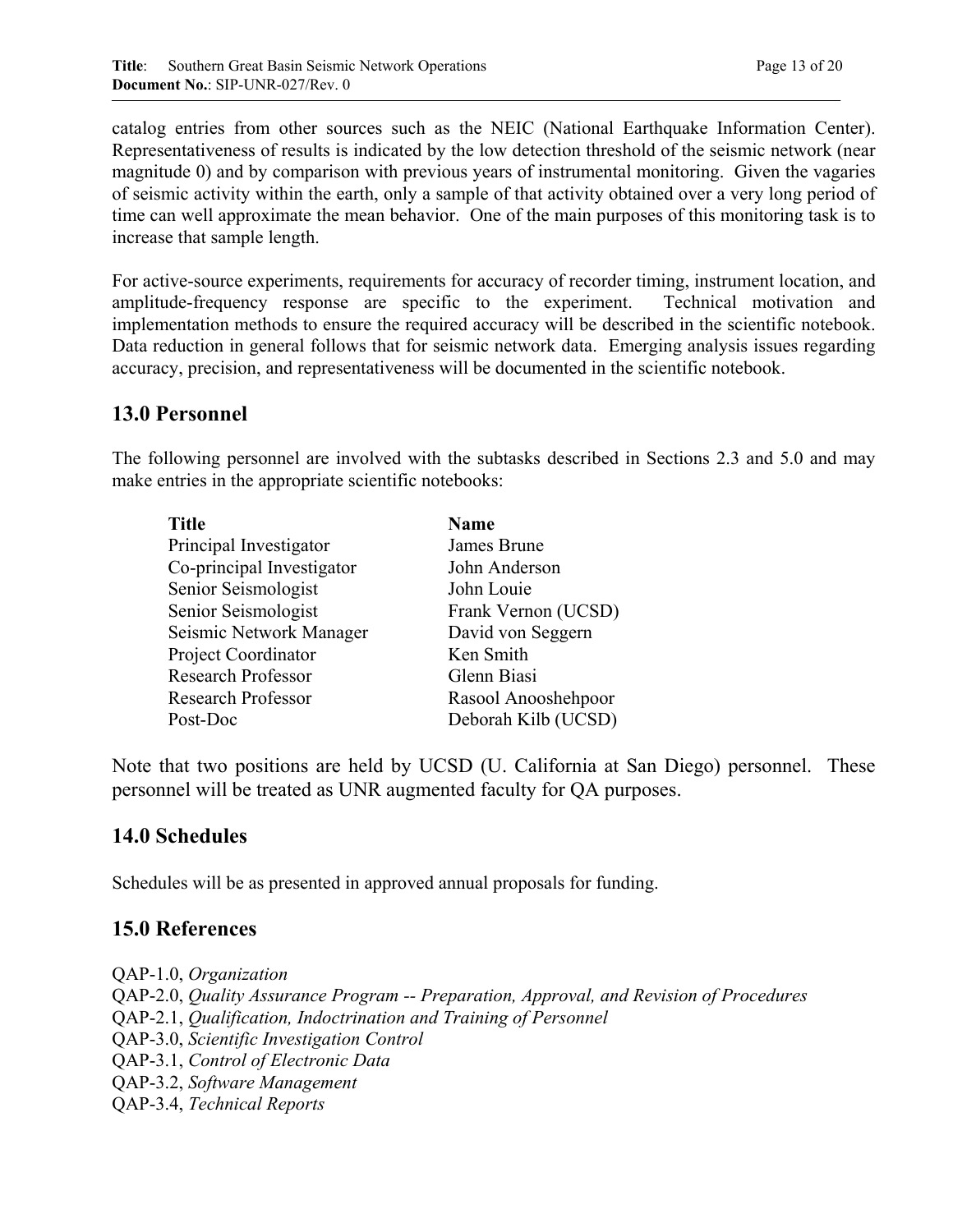QAP-3.6, *Submittal of Data* 

- QAP-6.0, *Document Control*
- QAP-7.0, *Control of Quality-Affecting Procurement and Receipt*
- QAP-8.0, *Identification and Control of Items and Samples*
- QAP-12.0, *Control of Measuring and Test Equipment*
- QAP-16.0, *Nonconformance Reports and Trending*
- QAP-16.1, *Stop Work*
- QAP-17.0, *Quality Assurance Records*
- UNR-001, *Operation of the Yucca Mountain Digital Seismic Network*
- UNR-002, *Determining the Location of Earthquakes Recorded by the Yucca Mountain Seismic Network*
- UNR-003, *Determining the Magnitude of Earthquakes Recorded by the Yucca Mountain Seismic Network*
- UNR-004, *Operation of the Yucca Mountain Network Strong Motion Network*
- UNR-021, *Installation, Operation, and Maintenance of the Yucca Mountain Borehole Strong Motion Network*
- UNR-024, *Procedure for the Deployment of 'Texan' Seismic Microtremor Arrays*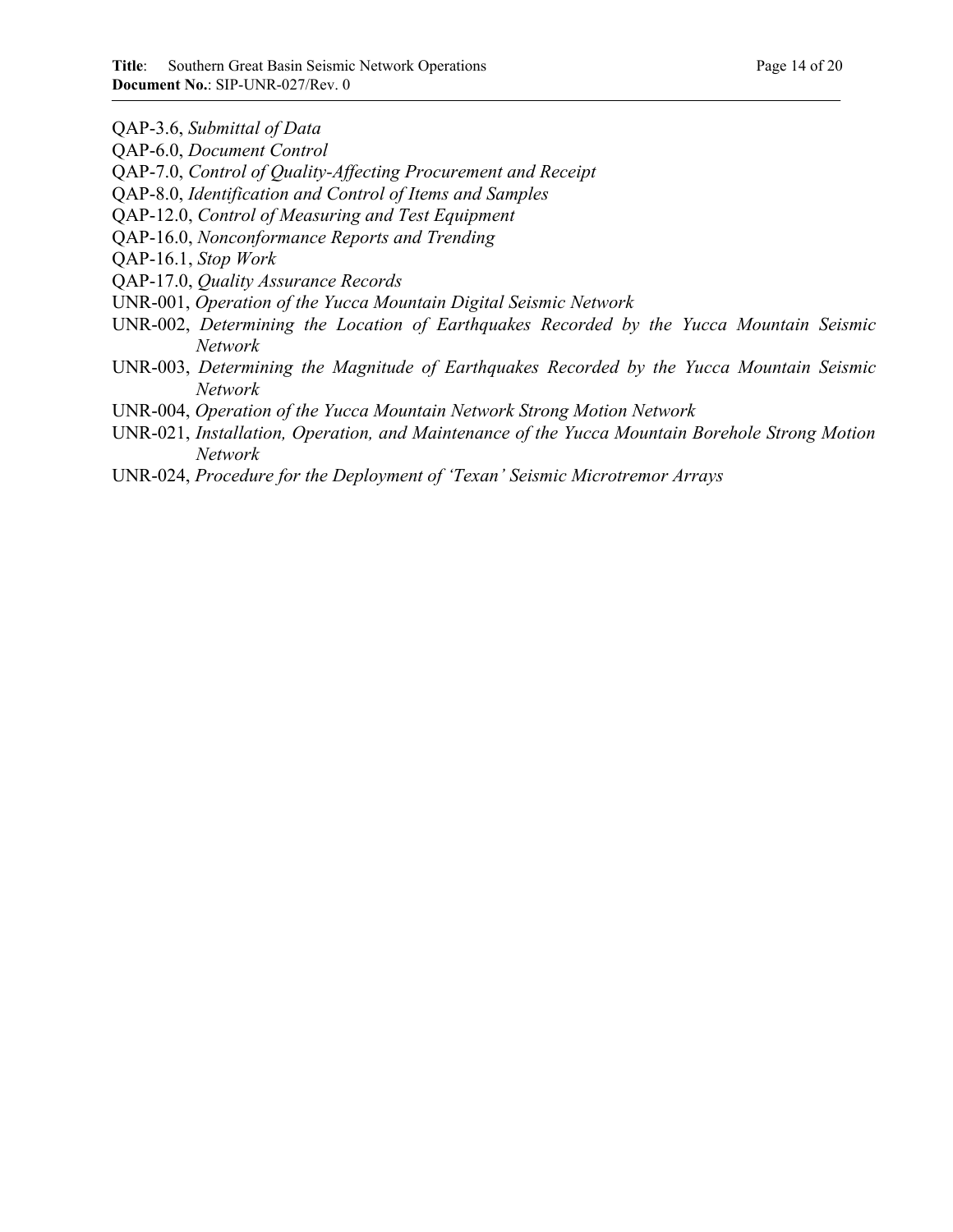# Attachment 1: Proposed Research Program (under seismic monitoring) in FY03-04: Improve the Physical Understanding of the Parameter Kappa

The parameter kappa was defined by Anderson and Hough (1984) to describe the high-frequency spectral roll-off of the strong motion spectrum. It has subsequently been used in the seismic hazard analysis applied to Yucca Mountain. However, that usage needs close examination. The numerical value used in the seismic hazard analysis is small (20 ms based on Su et al, 1996), where smaller values lead to higher estimated ground motions. An increase of 10 ms in kappa could result in a substantial decrease in the ground motions that come from the PSHA. It is proper that any parameter that plays such a critical role should be examined very closely.

It must be recognized that a large complex of issues are involved. Su et al (1996), confirmed by Anderson and Su (2002), estimated kappa from 12 earthquakes in the magnitude range of 2.8-4.4, with the median magnitude being 3.3. The estimate obtained from these events was applied for earthquakes with magnitude over 5.0. This application is reasonable on the assumption that kappa is a parameter characterizing wave propagation, and specifically attenuation. Following that assumption to its logical limit, one should be able to measure kappa from earthquakes of any magnitude. However, when Biasi and Smith (1998) measured kappa from events of magnitude less than 1.0, they found values from 22-56 ms for rock sites in the YM region. Beroza recently submitted a paper for publication supporting a critical hypothesis used by Biasi and Smith (1998), that the stress drop of extremely small earthquakes is comparable to, and not orders of magnitude smaller than, stress drop for moderate to large earthquakes. Furthermore, in a study unrelated to YMP, Purvance and Anderson studied kappa in Guerrero, Mexico, for earthquakes with magnitude from 3.5-8.1, finding a statistically significant contribution from the earthquake source that contributes to the variability of kappa observed among different stations and earthquakes. They further suggest that there may be some magnitude dependence to kappa in this magnitude range, although additional study is needed to strengthen that conclusion. These studies differ somewhat in the way that kappa is measured. Different techniques to measure kappa are necessary for different magnitude ranges, because the earthquake corner frequency intervenes. The corner frequency falls within the frequency band of most interest for earthquakes in the intermediate magnitude range  $(M~2-5)$ . An additional observation is that several stations with low values of kappa have low ground motions, rather than high, suggesting that the source model applied to yield high ground motions with high kappa values should be reexamined. The questions that arise from these considerations include: 1) what is the best way to measure kappa; 2) what is its magnitude dependence; 3) more generally, how does the source affect the spectrum. Specific issues for resolution are listed in Table 1.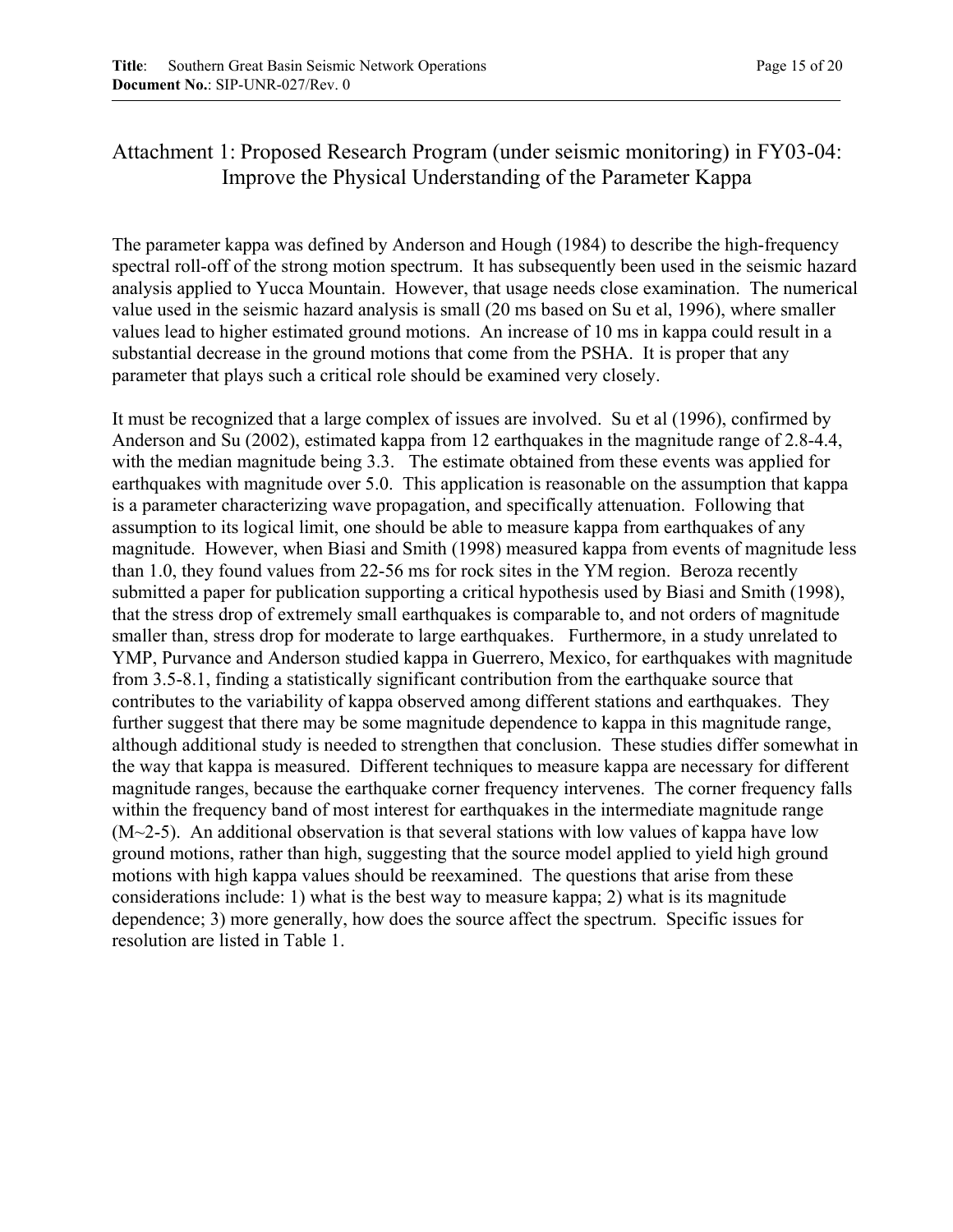| Issue                            | How to resolve this issue     | Data Needs                                                          |
|----------------------------------|-------------------------------|---------------------------------------------------------------------|
| 1. Why do the                    | a. Examine the magnitude      | a. Data with a large range of                                       |
| network sites with               | dependence of spectral        | magnitudes.                                                         |
| the smallest values              | amplitudes directly, rather   | b. Downhole/uphole data pairs                                       |
| of kappa have low                | than the slope kappa.         | from a sufficient number of                                         |
| ground motions?                  | b. Sort out the relative      | stations with known velocity                                        |
|                                  | contributions of site         | structure.                                                          |
|                                  | amplification due to velocity |                                                                     |
|                                  | decreases and layering, and   |                                                                     |
|                                  | of attenuation.               |                                                                     |
|                                  |                               |                                                                     |
| 2. Why does kappa                | Test the hypothesis that      | Data set with abundant records of                                   |
| measured from tiny               | events in the M3-4.5          | events with M in the M3-4.5                                         |
| earthquakes differ               | magnitude range are "rich"    | range, as well as comparable                                        |
| from kappa                       | in high frequencies           | records with a good signal/noise                                    |
| measured from M3-                | compared to tiny events.      | at smaller magnitudes.                                              |
| 4.5 earthquakes?                 |                               | Deep downhole records would                                         |
|                                  |                               | help as the issue involves                                          |
|                                  |                               | earthquake source behavior, and                                     |
|                                  |                               | near surface effects complicate                                     |
|                                  |                               | the observations on surface                                         |
|                                  |                               | seismograms.                                                        |
| 3. Is there a                    | Analysis using the            | Strong motion data from regions<br>where there are abundant records |
| magnitude                        | Anderson-Humphrey             |                                                                     |
| dependence to kappa<br>for M3-7? | approach that was used by     | obtained from common                                                |
|                                  | Su et al (1996).              | instruments, including events with<br>magnitudes 3-4.5.             |
| 4. Is there a source             | Reanalysis of YM data. May    | YMP data will provide the best                                      |
| contribution to                  | be worthwhile to reconfirm    | answer. To reconfirm, need                                          |
| kappa for events in              | in other regions.             | another analogous region with                                       |
| the $M \sim 1$ range?            |                               | abundant digital records of $M1$                                    |
|                                  |                               | earthquakes.                                                        |
| 5. Is there a source             | Analysis that pays careful    | Strong motion data from regions                                     |
| contribution to                  | attention to the potential    | where there are abundant records                                    |
| kappa for events                 | contribution from path and    | obtained from common                                                |
| $M~1$ ?                          | stations.                     | instruments.                                                        |
| 6. Is there a source             | Partially answered in         | Strong motion data from regions                                     |
| contribution to                  | Guerrero. Not answered for    | where there are abundant records                                    |
| kappa for events                 | a tectonic environment like   | obtained from common                                                |
| $M \sim 7?$                      | southern Nevada               | instruments.                                                        |

# **Table 1. Issues related to kappa that are relevant for Yucca Mountain**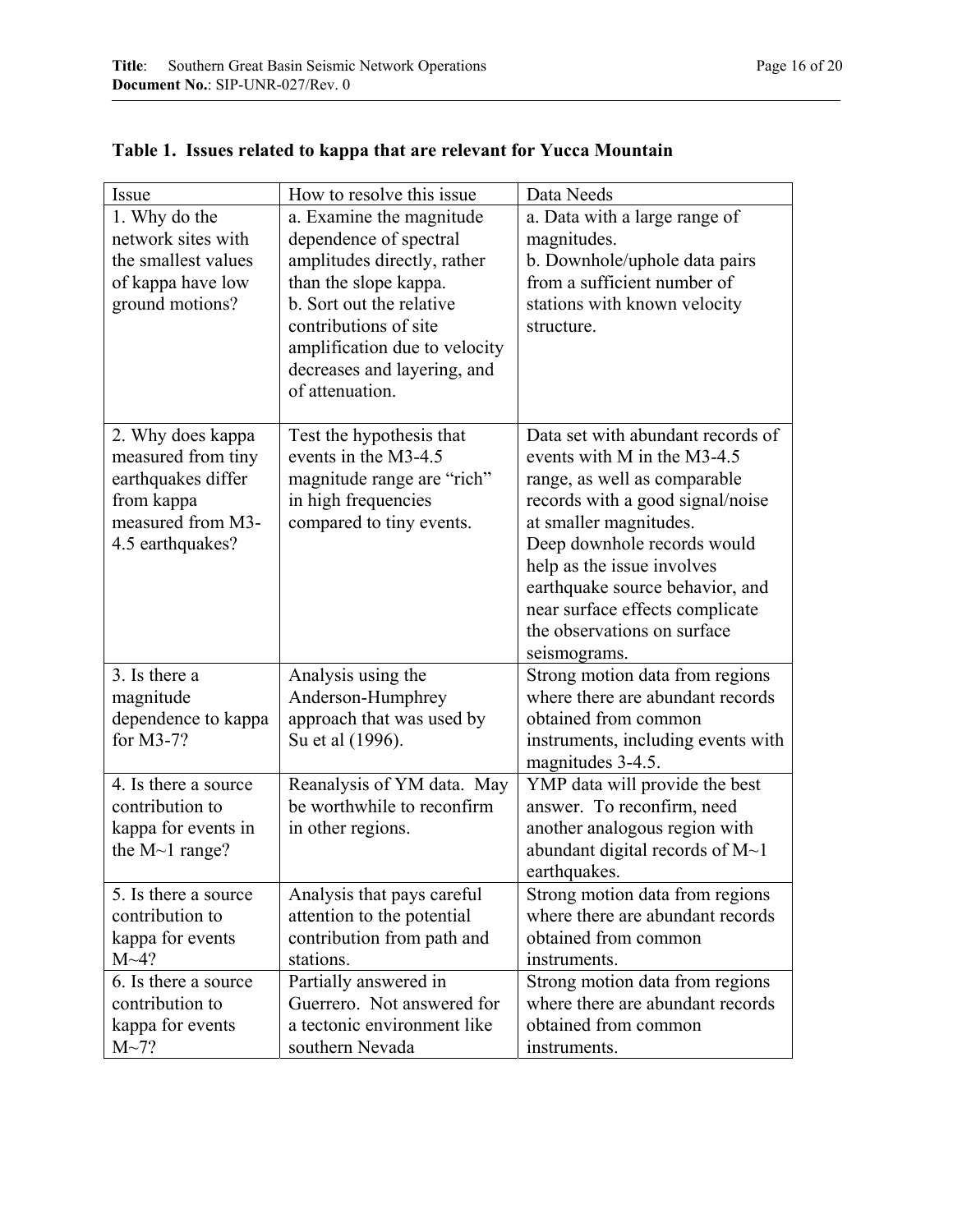Data from southern Nevada alone are incapable of resolving most of these questions, because there are not enough earthquakes and because much more data from deep boreholes is needed to resolve some of the critical questions. In a global search, we find several relevant data sets. However, none of these provide a perfect analog. Table 2 lists several alternative data sets together with brief discussion of the relevance to the YMP.

| <b>Table 2. Potential Data Sets</b> |  |
|-------------------------------------|--|
|                                     |  |

| Data Source  | Data Characteristics           | Similarities        | <b>Differences</b>     |
|--------------|--------------------------------|---------------------|------------------------|
| Anza,        | 3 component digital            | Desert climate,     | Geology is granitic,   |
| California   | seismic network, operating     | but not quite as    | not extrusive          |
|              | since early 1980's,            | dry as Yucca        | volcanic. Tectonic     |
|              | calibrated, some downhole      | Mountain.           | environment tends      |
|              | data. Magnitudes $\leq 2$ to   |                     | toward trans-pression, |
|              | 5.1 within net, larger         |                     | rather than trans-     |
|              | events outside the net.        |                     | tension.               |
| Japan, K-net | Digital data magnitude         | Some events are     | Most events are in a   |
| and KIK-net  | 3.5-7.3, 19 events with        | crustal strike slip | subduction zone        |
|              | M>6.0, readily available,      | events.             | environment.           |
|              | quality stations. Hundreds     |                     |                        |
|              | of downhole stations,          |                     |                        |
|              | typically at least 100 m,      |                     |                        |
|              | one as deep as 2000 m.         |                     |                        |
| Turkey       | Sparse network of digital      | Tectonics is        | Most stations not on   |
|              | strong motion instruments.     | trans-tensional.    | rock.                  |
| Taiwan       | Digital strong motion.         |                     | Most stations not on   |
|              | Magnitude up to 7.7. Data      |                     | rock. Those that are   |
|              | only partially available,      |                     | on rock are on         |
|              | but spans a very large         |                     | relatively young       |
|              | magnitude range.               |                     | sediments.             |
|              |                                |                     | Continental thrust     |
|              |                                |                     | environment.           |
|              |                                |                     | Abundant rainfall.     |
| Mexico       | Digital strong motion          |                     | Stations mostly on     |
|              | since 1985, all data           |                     | granite, not extrusive |
|              | available, magntiudes $\leq$ 3 |                     | volcanic. Subduction   |
|              | to 8.1 (ideal range)           |                     | thrust environment.    |
|              |                                |                     | Abundant rainfall.     |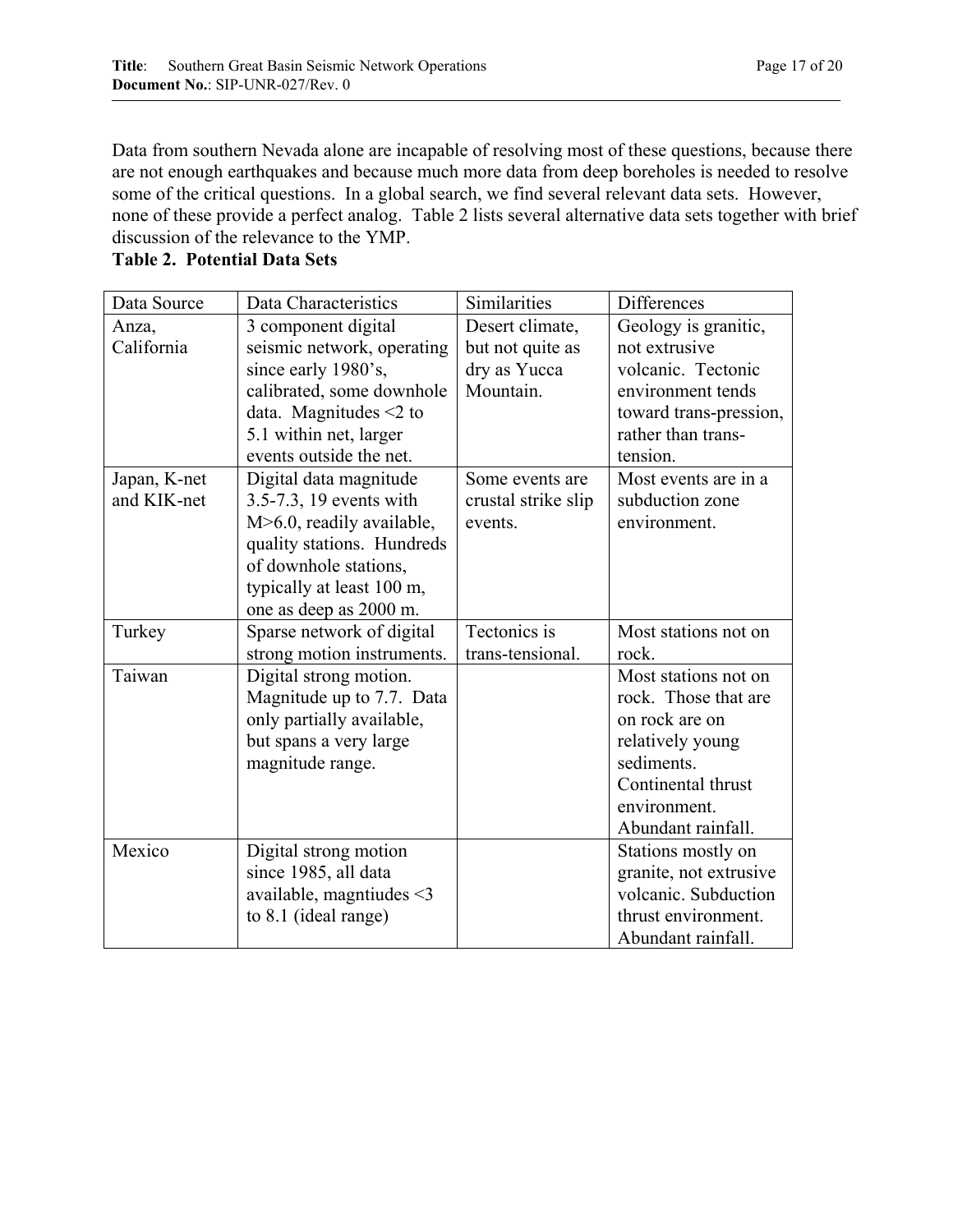The needed research which we propose is as follows, referred to the questions in Table 1.

#### **Question 1a.**

This question is important for Yucca Mountain because under the present methods used by the ground motion modelers, sites with lower kappa have higher ground motions. A possible explanation is that sites with low kappa actually have more amplification in the frequency band at the low end of the kappa measurement range than do the sites with high kappa. If this is the case, then the way to sort out the different effects is to look at spectral amplitudes directly rather than kappa, which is a spectral slope.

We can first address this by another look at small event data collected on the Yucca Mountain network. For tiny events, it may not always be possible to unambiguously resolve the event corner frequency and kappa, but models that fit the spectrum very well are easy to develop. These then can provide an efficient way to compare estimates of kappa (carrying uncertainties) with spectral amplitudes to quantify the phenomenon.

Data gathered in southern California can also address this issue, with the added advantage of a larger magnitude range of well recorded events. In particular, the Anza, California, seismic network has been recording digital seismograms since the early 1980's, and has records with good signal-to-noise ratios for magnitudes down to 1. They have operated downhole sensors so that data from below the most weathered zone is available for comparison with surface records. They have recorded numerous earthquakes with magnitude in the 3-4 range, and recently obtained records from an M5.2 earthquake within the array. Although the tectonics of southern California are different from those near Yucca Mountain, the area is near enough that one can make the case for relevance of the data. The Anza network can be used to study moderate earthquakes outside of the network also. This will be important, as we can study moderate events outside the YMP network, and scaling properties of kappa in southern California can thus be compared with southern Nevada.

The research that we propose is needed to answer question 1a is as follows:

1. Use surface geophysical techniques to measure the site characteristics (velocity profile) at all sites in the Anza network and in the SGBDSN network. This study will also measure velocity profiles at the temporary stations used by Su et al. This is proposed to enable a quantitative study of the relationship between kappa and site amplification caused by reduced velocities near the surface.

2. Use the same methods applied by Su et al to examine the magnitude dependence of kappa in Anza for both local earthquakes and regional earthquakes. This study will examine the assumption of magnitude independence, especially over the magnitude range from under 1.0 to 5.2. The behavior between M1.0 and 3.5 events can be reexamined on another network. The magnitude range used by Su et al will be represented by a much larger quantity of data, so the uncertainties associated with their approach can be tested. The extrapolation to larger events can be tested by determining how well the M3-4.5 earthquakes can predict the behavior of the M5.2 events. Data from the magnitude 5.2 earthquake will provide confirmation but is insufficient to draw statistically robust conclusions.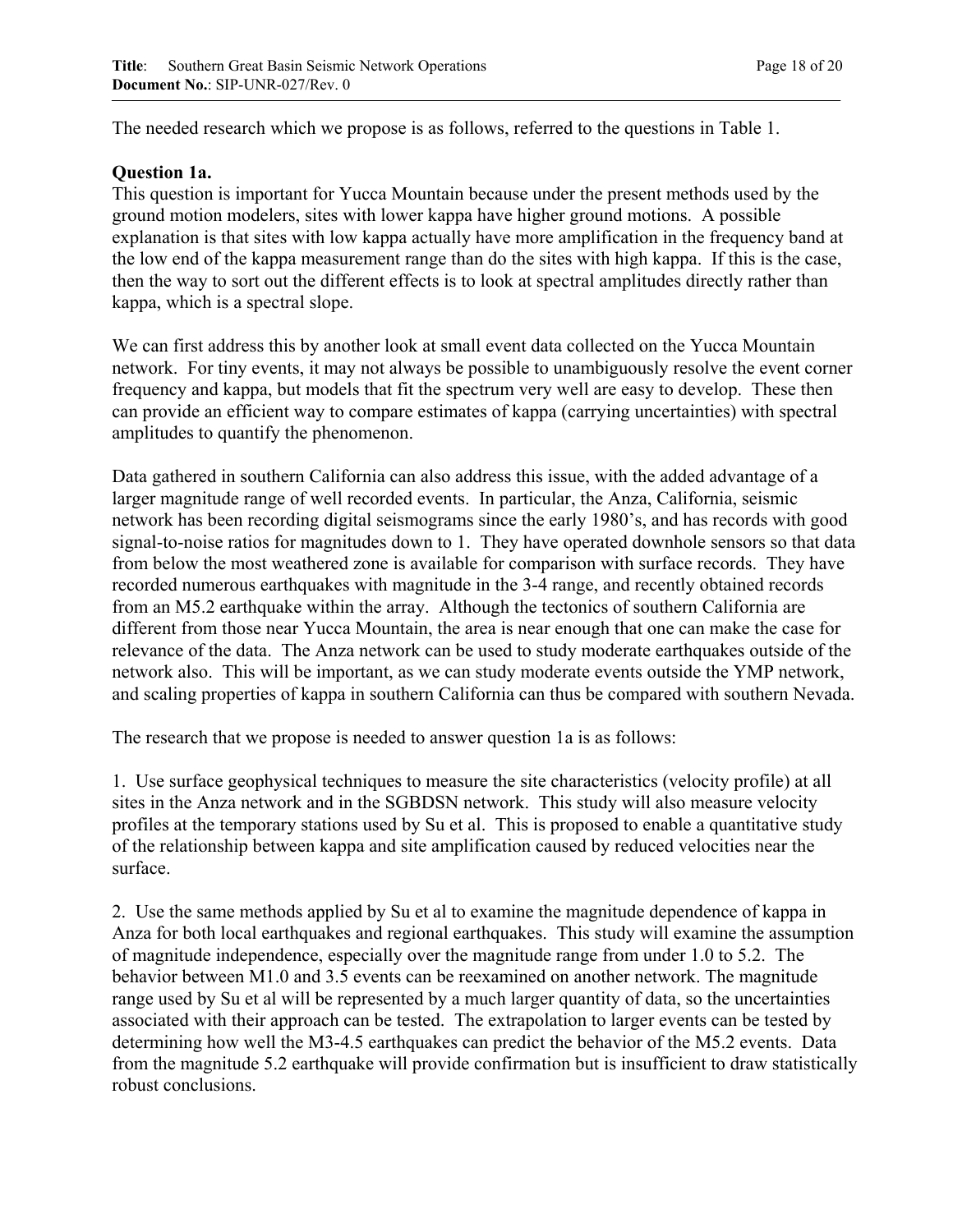3. Examine the relationship between kappa and spectral amplitudes, and the scaling of spectral amplitudes directly, for earthquakes within the Anza network. This will make use of data on the site velocity profiles and inferred site amplifications.

4. Examine the magnitude dependence of kappa and spectral amplitudes for regional earthquakes in both southern Nevada and Anza, over the magnitude range from  $M<1$  to  $M>5.0$ . This will extend the work of steps 2 and 3 to regional events where the differences, if any, between southern Nevada and Anza region behavior can be quantified.

### **Question 1b.**

Data from KiKnet in Japan are ideal to address this question. They have over 500 stations with uphole-downhole pairs, most of which have abundant data, easily accessible over the web. Many stations have been characterized with velocity models available on the web. Thus the question of the modifications of the upper 100+ meters to the wave shapes can be addressed empirically, and correlated with characteristics of the velocity model.

### **Question 2.**

This question arises because the results of Biasi and Smith (1998) suggest that kappa may be underestimated by Su et al (1996). Anza data would be a good set to answer this question, and that could be done within the context of the response to Question 1a.

### **Question 3.**

This question is important because the ground motion panel assumed that kappa is an attenuation parameter, and that kappa is not changed over this magnitude range. There is not sufficient data to answer it in California. It can be addressed using data from Mexico, Japan, Taiwan, and possibly Turkey.

#### **Questions 4-6.**

The question is broken into three parts and is important because, if there is a source contribution, it violates the assumption made by the ground motion panel that kappa is predominantly influenced by the near-station surficial geology.

#### **Question 4.**

This can be answered using Yucca Mountain network data. The abundant data and tight network spacing offers the optimum chance to figure out the cause of such variability. Variability might not necessarily be a "source" term in the strictest sense. It is possible to imagine very small-scale variations in crustal structure in the earthquake fault zones that could cause kappa to have considerable variability. Also, some variability might be caused by some combination of a radiation pattern effect on kappa estimates, variable focal mechanisms, and network coverage.

#### **Question 5.**

This question is important for understanding the results of Su et al (1996). There is not sufficient data from southern Nevada to answer this question. Data from Anza, California, would be sufficient. Data from Guerrero and Japan would also be sufficient.